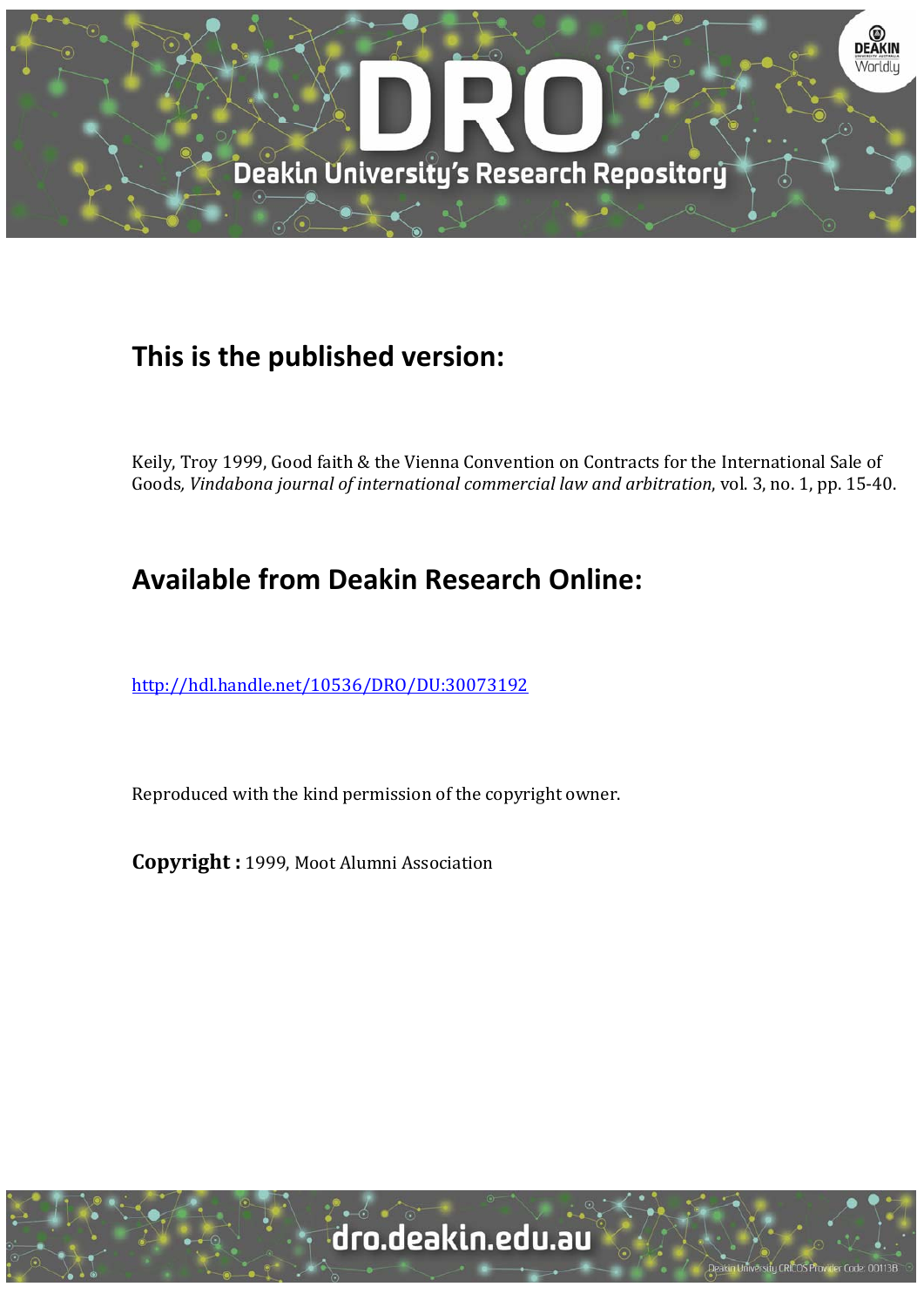#### Go to Database Directory || Go to Bibliography

Reproduced with permission from 3 Vindobona Journal of International Commercial Law and Arbitration, Issue 1 (1999) 15-40

## Good Faith and the Vienna Convention on Contracts for the International Sale of Goods (CISG)

Troy Keily

1. Introduction

2. What is Good Faith?

3. Uniformity

4. Common Law v. Civil Law: Clash and Compromise

5. Approaches to Good Faith

a. Criterion for interpretation

- b. General requirement of good faith
- c. General principle of the CISG
- d. General principles outside the CISG
	- (1) UNIDROIT Principles of International Commercial Contracts
		- (2) Common law developments

6. Conclusions **Bibliography** 

#### 1. Introduction

The degree to which commercial law should reflect and uphold standards of morality is deeply contested. What does morality embrace? Whose morality should be enforced? And to what degree should standards of morality regulate commercial dealings? Sir Gerard Brennan, the former Chief Justice of the High Court of Australia, believes that in the commercial law there is a moral standard to be observed. He rejects the position represented in a literary setting by George Essex Evans: [1]

Six days shalt thou swindle and lie! On the seventh - tho' it soundeth odd - In the odour of sanctity Thou shalt offer the Lord, thy God, A threepenny bit, a doze, a start, and an unctuous smile, And a hurried prayer to prosper another six days of guile.

At a domestic level, the task of reconciling morality with the law has been approached in divergent ways by different legal systems. For example, § 242 of the German Civil Code provides that the conduct of parties to a contractual relationship is to be governed by the requirements of good faith.[2] The converse position however, is found in the English common law. In 1988 the English Court of Appeal stated that "in the case of commercial contracts, broad concepts of honesty and fair dealing, however laudable, are a somewhat uncertain guide when determining the existence or otherwise of an obligation which may arise even in the absence of any dishonest or unfair intent."[3] To re-emphasize the severity of the English position, Wills J in Allen v. Flood 4] stipulated that "any right given by a contract may be exercised as against the giver by the person to whom it is granted, no matter how wicked, cruel or mean the motive may be which determines the enforcement of the right."

Now imagine a scenario where advocates from common law England and civil law Germany, [5] representing antithetical positions with respect to good faith and contract convene to seek a compromise on a legal position on this and related issues. This was the formidable scenario confronting delegates whose task it was to draft the Vienna Convention on Contracts for the International Sale of Goods (CISG).

If the complex web of morality and commercial law poses difficulties in a domestic context, then elevating the issues to an international stage was certain to amplify the problem such that a marriage of contract and good faith would appear illusory. However, within the CISG a marriage of sorts does exist. Article 7(1) provides that:

"In the interpretation of this Convention, regard is to be had to its international character and to the need to promote uniformity in its application and the observance of good faith in international trade."

Professor Farnsworth described article 7(1) as a "statesman like compromise". [6] And indeed, an examination into the drafting history of the CISG reveals that the final position seen in article 7(1) was a compromise between advocates and critics of 'good faith'. The purpose of this paper is to outline the meaning of good faith and examine to what degree and effect good faith is recognised by the CISG. For example, can good faith be used solely in the interpretation of the Convention, or does it extend to impose an obligation on the actions of contracting parties? Further, article 7(1) expressly refers to good faith, but are there other sources which provide for good faith within the CISG? Some commentators contend that good faith is also a general principle of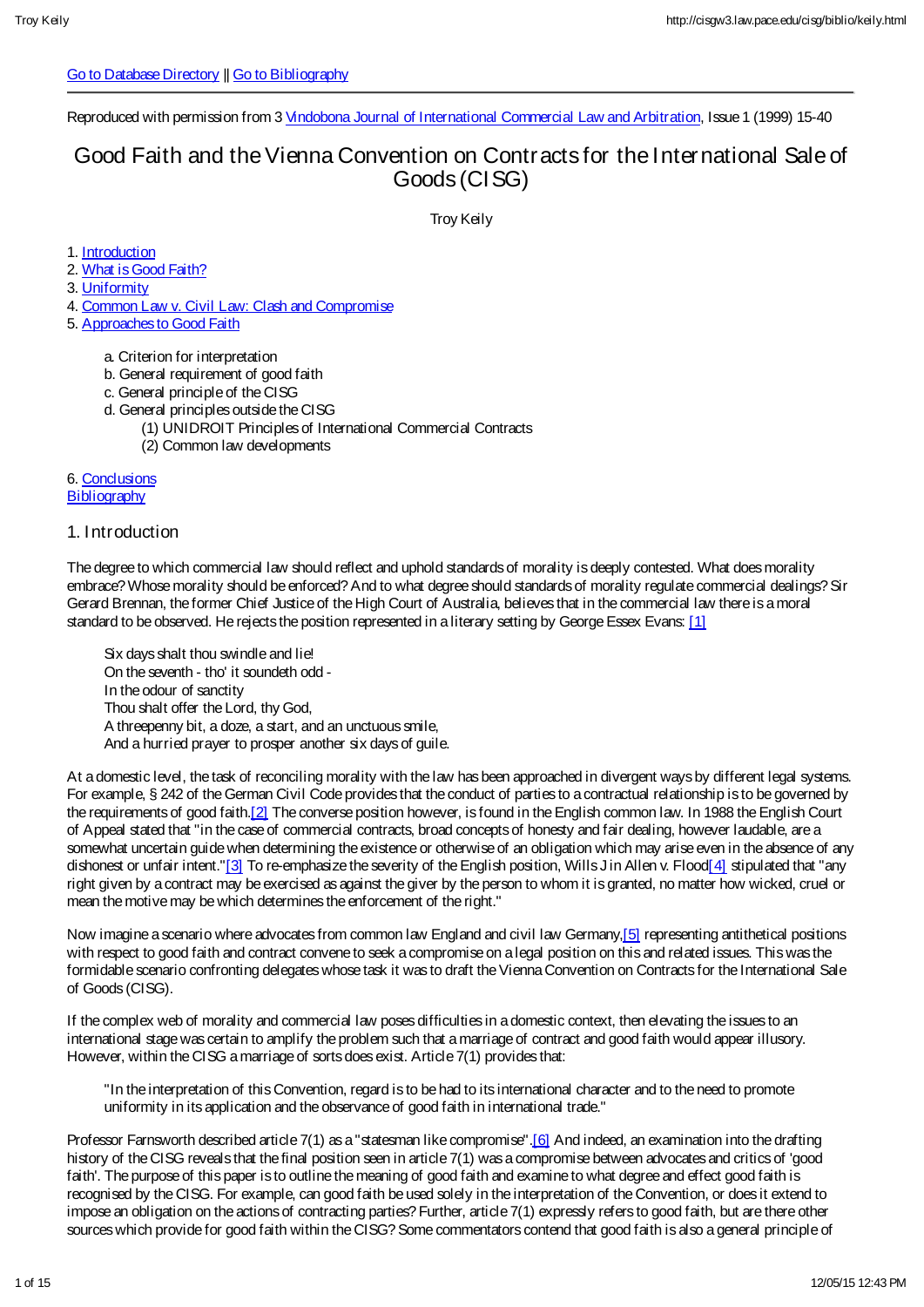the CISG and of lex mercatoria, theconsequences of which will beexamined. In addition, what insight into this discussion can be discerned from the legislative history and commentaries on the CISG. Disputes involving the CISG have been determined by courts and tribunals, so how have the courts interpreted good faith in the CISG? Given the need for uniformity in the application of the CISG, reference to judicial trends regarding the use and scope of good faith is particularly pertinent. Finally, this paper shall consider what impact uniform and global changes in international commercial law should have on the future interpretation and evolution of the CISG. The CISG represents a consensus position amongst signatory nations on the law governing the international sale of goods. Therefore, if the domestic law of these nations is changing to now recognise good faith in contractual relations, should this change be reflected in the CISG?

### 2. What is Good Faith?

Good faith is not a principle which can be adequately defined, and this paper does not seek to do so. For example, good faith has been described vaguely as a rechristening of fundamental principles of contract law, as a phrase with no general meaning but which operates to exclude various forms of bad faith, and as a discretionary standard preventing parties recapturing opportunities foregone on contracting.[7] Good faith has also been compared with unconscionability, "fairness, fair conduct, reasonable standards of fair dealing, decency, reasonableness, decent behavior, a common ethical sense, a spirit of solidarity, community standards of fairness"[8] and "honesty in fact," indicating that good faith is an extremely versatile concept. And indeed, its versatility is an essential characteristic because, as stated by Aristotle, "there are some cases for which it is impossible to lay down a law, so that a special ordinance becomes necessary. For what is itself indefinite can only be measured by an indefinite standard."[9]

However, good faith is not an obligation to act altruistically. Regretfully, Lücke writes, "one must leave the universal adoption of such a noble motive to some far-distant and much more enlightened age."[10] Good faith does not require the abandoning of self-interest as the governing motive in contractual relations. However, it may prevent a party from abusing a legal right, as the cases below will illustrate.

Within the context of the CISG, good faith is manifested in various forms. For example, an offer cannot be revoked where it was reasonable for the offeree to rely upon the offer being held open and the offeree acted in reliance on the offer.[11] Further late acceptance will be deemed to be timely where it was sent in such circumstances that it would have reached the offerror in due time if the transmission had been normal.[12] It should be noted that the doctrine of good faith is broader in its scope,[13] but these examples<sup>[14]</sup> do give an indication of the type of obligation a duty of good faith requires. Common is a sense that parties to a contract for the international sale of goods are required to do all that is reasonable, and prohibited from doing all that is not reasonable, to ensure the contract remains on foot. This is consistent with the principle of contract continuance embodied within the CISG.

## 3. Uniformity

The very nature of the CISG as a multilateral convention means that a uniform application of its provisions is crucial. This goal is reflected in article 7(1), which emphasizes the importance of the CISG's international character and the need to promote uniformity in its application. Essentially, this provision is designed to counteract the "homeward trend" [15] in interpretation, that is, "the risk that judges from different cultural and legal backgrounds are apt to rely upon individual national legal heritages."[16] Phanesh Koneru notes that "[t]he integrity of the Convention and its role as an international body of law to be respected and widely followed depends on how its various provisions are interpreted by the judiciary in a given country."[17] For these reasons, Koneru describes article 7(1) as "arguably the single most important provision ensuring the future success of the Convention."[18]

The need for and importance of a uniform application of the CISG gives added significance to a discussion and analysis of case law decided using the Convention. Whilst the case law does not establish a binding transnational precedent, it is only by looking at judicial and arbitral decisions that we can gauge whether the CISG is successfully promoting international trade in the manner intended by its authors.[19] It is within this context that I will consider several cases and question whether they correctly interpret and apply the role of good faith envisaged for the CISG. Before proceeding to this examination however, it is necessary to look at the Convention debates, outline arguments both for and against a good faith provision, explain what compromise was reached, what it means and how commentators have subsequently approached this question.

## 4. Common Law v. Civil Law: Clash and Compromise

The inclusion of good faith within article 7(1) of the CISG represents a "hard-won compromise" [20] between two factions divided upon common law and civil law lines. Common law delegates forcefully opposed any explicit reference in the Convention to the principle of good faith.[21] Civil law delegates however, favoured imposing a positive obligation and duty upon contracting parties to govern their conduct according to the principle of good faith. Concessions were made from both factions with a recommendation "that as a compromise good faith could survive but should be shifted to the provisions on interpretation of the Convention, thus . . . giving it an honorable burial."[22] A further proposal suggested that good faith should apply to the interpretation of the contract rather than the Convention, but the common law delegates again found this unacceptable.

The common law opposition to the inclusion of a good faith provision in the CISG was predicated on the argument that good faith was a moral exhortation which should not be given the status of a legal obligation binding on contracting parties.[23] This principle of morality, whilst said to be desirable,[24] was further rejected on the basis that it was "antithetical to the value of certainty in the commercial law developed in common-law systems".[25] Certainty in contract is a corollary of freedom of contract and classical contract theory presupposes that there can be "no duty to contract except on terms agreed upon."[26] Commentators have observed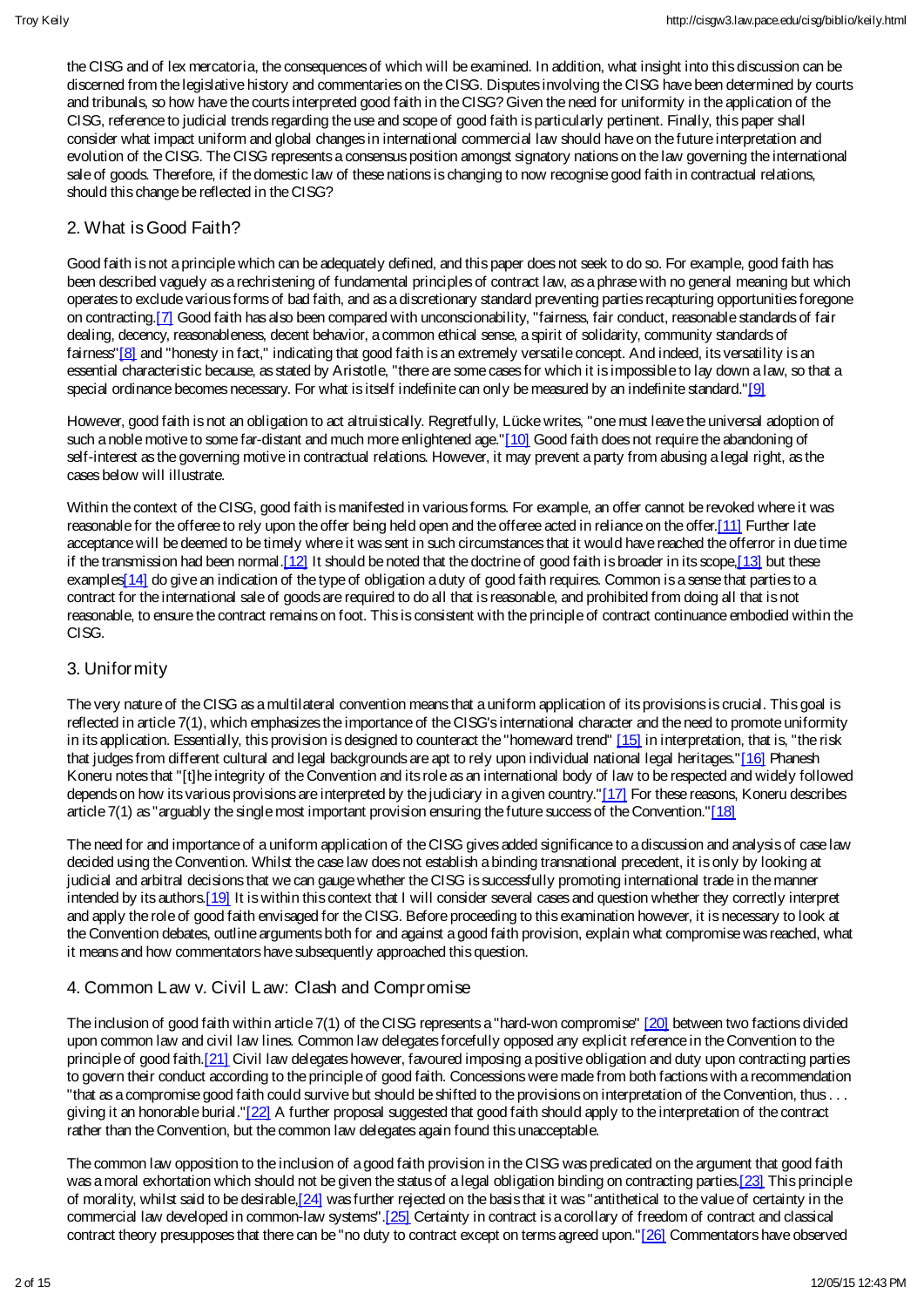with surprise the ferocity with which common law lawyers opposed the imposition of a good faith provision,[27] Friedrich Juenger suggesting that the common law lawyers may have smelt "a civilian plot to undermine the certainties to which they are accustomed."[28]

Good faith was also said to be too ambiguous, a "protein phrase"[29] meaning "different things to different people in different moods at different times and in different places."[30] Therefore, it was feared that a good faith provision in the CISG would ultimately endanger uniformity as "national courts would be influenced by their own legal and social traditions"[31] in the application of such an obligation.

A further interesting observation made by the opponents of good faith was that it was unnecessary to include a good faith requirement in a specific provision of the CISG as good faith is implicit in all national laws regulating business activity.[32] The converse was also correctly asserted in support of a good faith provision, that is, as "[t]he principle of good faith is universally recognized . . . there is no harm in including it in the Convention."[33]

Additional arguments were mooted in favor of a good faith provision. Civil law advocates suggested that "the extension of such a provision into an instrument regulating international trade would be a valuable extension of a norm of conduct which is widely recognized as necessary in international trade."[34] The issue of non-uniformity was also countered with the suggestion that any initial problems with non-uniform interpretation would be overcome with the promotion of a body of case law.[35] Also, courts and tribunals would be directed to the text of article 7(1) which stresses the need for a uniform interpretation of the CISG and outlines the methodology for achieving this end. In any event, good faith did find its way into article 7(1) in some form, so the hurdle of uniform interpretation must still be addressed.[36]

Lord Mansfield, an advocate of the principle of good faith,[37] addressed the criticism that the imposition of good faith erodes certainty. In Vallejo v. Wheeler<sup>[38]</sup> he stated that:<sup>[39]</sup>

"[i]n all mercantile transactions the great object should be certainty: and therefore, it is of more consequence that a rule should be certain, than whether the rule is established one way or the other. Because speculators in trade then know what ground to go upon."

His words are of particular relevance to the debate surrounding the role and scope of good faith within article 7(1) and the CISG. Mansfield warned that it is not the principle of good faith itself that would introduce uncertainty, but rather uncertainty would arise from not knowing whether the principle is law or not. This statement is pertinent because whilst article 7(1) of the CISG would seem to make the position quite clear, that is, that the principle of good faith applies only to the interpretation of the Convention, this is not in fact the case. Rather, the role of good faith in the CISG is uncertain as commentators differ substantially in their approach to this issue.[40]

## 5. Approaches to Good Faith

Commentators have outlined four possible approaches to the role and scope of good faith within the CISG. First, that the good faith provision in article 7(1) should be used only in interpreting the Convention. Second, that the conduct of contracting parties is governed by a positive obligation of good faith provided in article 7(1). Third, that good faith is a general principle of the CISG. And finally, that good faith is a general principle of lex mercatoria and UNIDROIT.

#### a. Criterion for interpretation

The drafting history of the CISG reveals quite plainly that good faith as a general requirement was rejected. Rather, a plain reading of the compromised position embodied in article 7(1) provides that good faith is to be used as a principle for interpreting provisions of the CISG.[41] Good faith is a criterion adopted to help judges and arbitrators interpret the Convention. This position was acknowledged by the ICC Court of Arbitration Case No. 8611 of 1997, where the court stated that "[s]ince the provisions of Art. 7(1) CISG concerns only the interpretation of the Convention, no collateral obligation may be derived from the 'promotion of good faith'".[42]

However, this approach to article 7(1) is not without its complications. How is a tribunal, directed by article 7(1) to interpret the Convention having regard to the need to promote the observance of good faith in international trade,[43] best able to achieve this goal? Surely good faith in international trade can only be truly promoted by requiring parties to so act. The objective of promoting good faith would be undermined by an interpretation of article 7(1) which allowed parties to escape liability where their conduct is mala fides. Koneru supports this point by stating that "good faith cannot exist in a vacuum and does not remain in practice as a rule unless the actors are required to participate."[44]

Even if the position is accepted that article 7(1) does not impose an obligation of good faith on contracting parties, but merely requires provisions of the CISG to be interpreted in good faith, a problem remains. The CISG outlines rights and obligations of parties to an international sale of goods. Article 7(1) provides that the principle of good faith should be used when interpreting these provisions. Surely it is not possible to interpret the CISG in good faith without also indirectly affecting the conduct of parties.[45] This point was illustrated in Case Number 7 U 1720/94, heard before the German Provincial Court of Appeal.[46]

This case involved an Italian buyer and a German seller. The parties had concluded a contract for the sale of eleven cars. The contract of sale provided that the buyer was to furnish a bank guarantee in favor of the seller, which it did. The time of delivery was determined after the contract was concluded. Five cars were ready in August and the other six in October. However, in October, the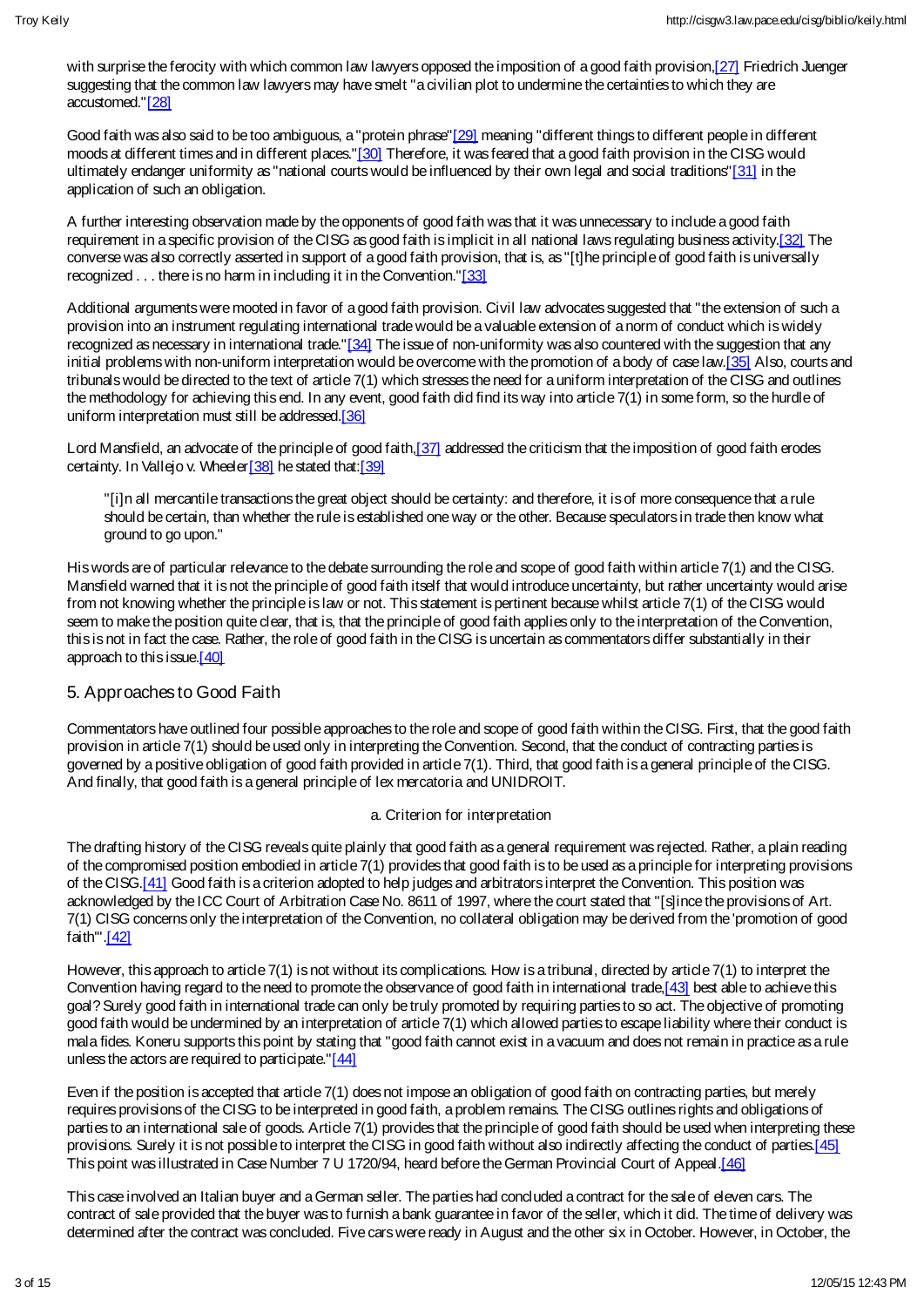buyer informed the seller that acceptance of the delivery of cars was impossible due to extreme exchange rate fluctuations between the Lira and the Deutschmark. The buyer asked the seller to defer delivery from the supplier. Rather, the seller cancelled its orders with the supplier and demanded and received payment of the bank guarantee. The court ordered the seller to repay the guarantee moneys as they had been obtained without legal grounds - the bank guarantee was to cover an obligation to pay and was not to act as a penalty for not taking delivery by the buyer. However, the buyer's claim for damages was dismissed. The court determined that there had not been a fundamental breach, as the cars were ready for delivery in October, therefore there was no right to avoid for non-delivery. In any event, the buyer failed to declare the contract avoided at the time.[47] To allow the buyer to declare the contract void at the time of the trial, two and a half years after the event, would violate the principle of good faith in article 7(1) of the CISG.

The court did not elaborate further as to their interpretation of good faith in article 7(1) of the CISG. It appears the court may have interpreted the provisions relating to avoidance, particularly article 49 which gives the parties the power to avoid, and article 26 which provides that avoidance is only effective if notice is given, with a view to promoting good faith in international trade as directed in article 7(1). That is, giving notice of avoidance two and a half years after the right arose would not be in good faith. In this sense, the objective of the civil law advocates who preferred a general requirement of good faith has been indirectly achieved. Provisions of the Convention can not be interpreted in good faith without that interpretation having consequences for the conduct of contracting parties.

However, circumstances may arise where conduct which is mala fides will not be caught by provisions of the CISG interpreted in good faith. A general requirement of good faith would therefore be necessary to remedy an action which, although strictly within the prescribed limits of the CISG, is not in good faith. Possibly it was the precise intention of the Convention drafters in agreeing on the article 7(1) compromise that, when available, good faith interpretation of CISG provisions could remedy conduct not in good faith but a general obligation of good faith would not be available for circumstances beyond the language of the CISG. However, even if this were the case, recourse could possibly be had to good faith as a general principle of the CISG.

#### b. General requirements of good faith

Despite the express rejection of good faith as a general requirement during the drafting conventions, some commentators still attest that the CISG embodies an obligation of good faith as a general requirement. Nives Povrzenic writes that "[t]he provision 'the need to promote... the observance of good faith in international trade' should be given a broad interpretation in the sense that it is addressed to the parties to each individual contract of sale as well as to the Convention itself." [48] She argues that the subjects of commercial law are parties to commercial transactions, and that good faith is a leading principle in the field of commerce which can not be ignored.[49] Whilst Povrzenic finds support from eminent authors such as Michael Bonell[50] and Peter Schlectriem.[51] it remains an irrefutable fact that good faith as a general requirement was rejected during the drafting of the Convention. To subsequently allow such an interpretation, however desirable, may tend to undermine the Convention process, although some authors believe that the continued "criticism, which seeks to broaden the effect of good faith, will in the course of time lead to the recognition of a general obligation on the parties to behave accordingly."[52] Certainly, there are cases which can be interpreted as favouring this apparently rejected position.

In SARL BRi Production "Bonaventure" v. Society Pan African Export,[53] a term of a contract for the sale of jeans from a French manufacturer/seller to an American based buyer specified that the jeans purchased were to be sent to South America and Africa. When negotiating the contract and during performance, the seller repeatedly and insistently demanded proof regarding the destination of the jeans sold. During the second delivery, it became apparent that the jeans had been shipped to Spain in breach of the contract. The seller refused to continue any further deliveries to the American buyer, at which time the buyer brought proceedings in the French courts. However, the court found that the buyer had fundamentally breached the contract under article 25 of the CISG by not telling the seller the destination of the goods and by sending them to Spain when the contract stipulated that they were to be sent to South America and Africa. In addition, the court ordered the buyer to pay damages for abuse of process. This finding was based on the conduct of the buyer, "contrary to the principle of good faith in international trade laid down in article 7 CISG by the adoption of a judicial stand as plaintiff in the proceedings, constituted abuse of process".[54]

In effect, the court relied upon article 7(1) of the CISG in finding that the buyer had breached an obligation to govern its conduct in good faith. The buyer's conduct of initiating legal proceedings in circumstances where it was clearly in breach was said to be "contrary to the principle of good faith in international trade laid down in article 7 CISG".[55] The court appears to have suggested that contracting parties have a positive obligation to regulate their conduct in good faith, and for a party to commence court proceedings in circumstances where they are clearly at fault is not in good faith.[56]

The decision in the German case, number 7 U 1720/94 could also be interpreted in this manner. There the court found late exercise of a right to avoid was not in good faith. Whilst this case may be explained by the court interpreting the provisions of the CISG in good faith to indirectly impose this obligation on the parties, it might also be explained by the court relying on article 7(1) as imposing a general obligation of good faith.

If nothing else, the reference to the above two judgments illustrates one of the difficulties in establishing and maintaining a uniform sales code. As tribunals around the globe are responsible for interpreting and applying the provisions of the CISG, the burden is also upon them to promote uniformity by deciding disputes in a manner consistent with the spirit of the CISG and the judgment of other tribunals. It is true that the doctrine of precedent does not apply to bind courts and tribunals to foreign judgments, but in the spirit of international cooperation which formed the CISG, foreign judgments should at least be considered to further uniformity. This position is supported by article 7(1) which directs decision makers to have regard to the 'international character' of the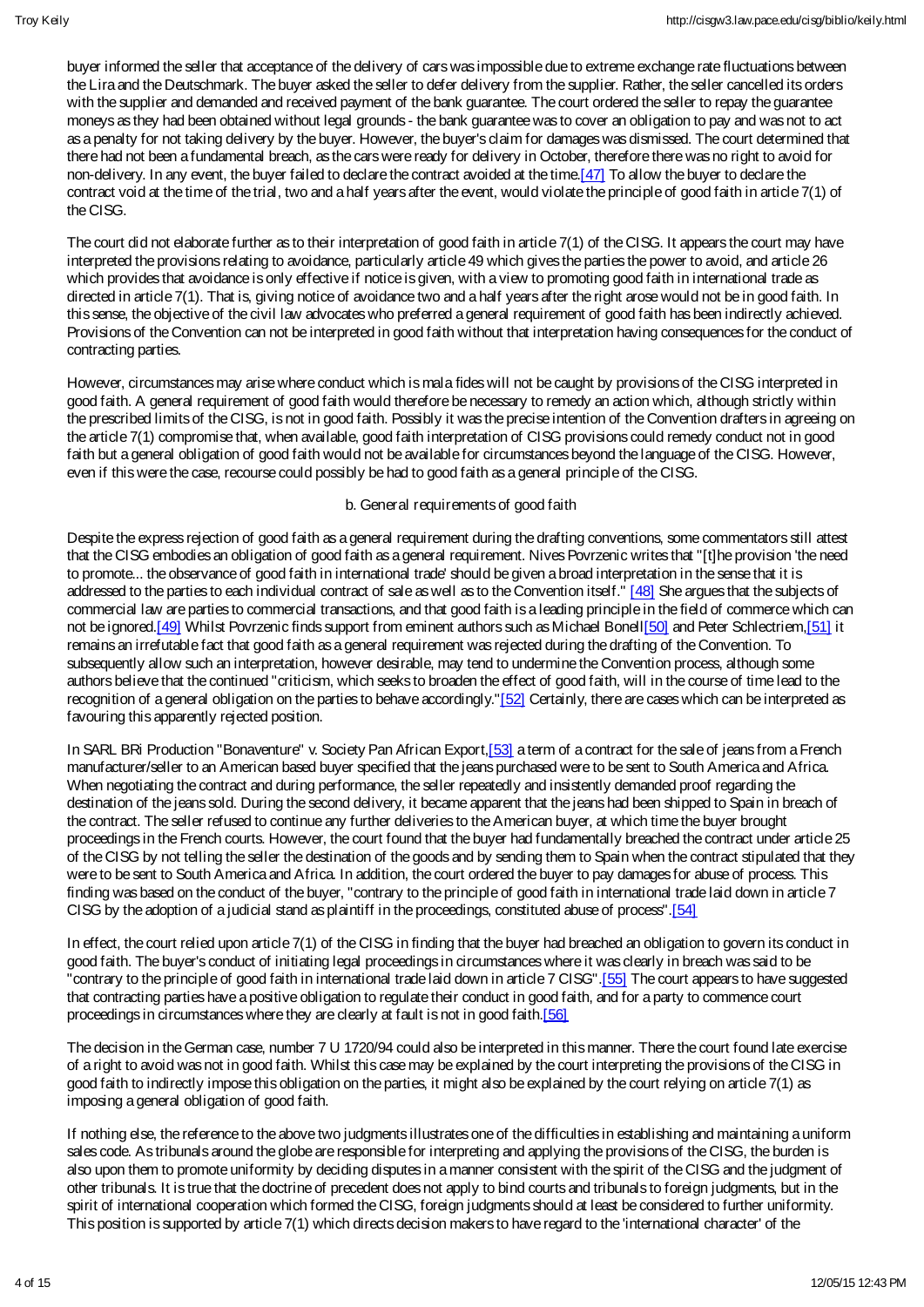Convention when interpreting its provisions. That is, theCISG should not beread through domestic lenses but projected against an international background.[57] Consideration of foreign decisions in formulating a judgment under the CISG would be consistent with the international character of the Convention. However, frequently these judgments are not made publicly available. And even where they are available, the reasons and basis for the court's decision is often not expressed. All these factors mean that it is increasingly difficult to keep the code uniform.

#### c. General principle of the CISG

No uniform commercial code could hope to include provisions governing all circumstances which arise within the scope of its application. To overcome the problem of filling those 'gaps' within the CISG, article 7(2) was introduced. Article 7(2) provides that:

"Questions concerning matters governed by this Convention which are not expressly settled in it are to be settled in conformity with the general principles on which it is based or, in the absence of such principles, in conformity with the law applicable by virtue of the rules of private international law."

The methodology for "gap filling", according to article 7(2) follows two steps. First, reference is made to general principles on which the CISG is based and in the absence of such principles, one resorts to the rules of private international law, that is, the applicable domestic law. [58]

General principles can be discerned from the text of the Convention<sup>[59]</sup> and from its legislative history. An approach based on general principles is preferred because it is the procedure that best promotes a uniform interpretation of the CISG. Interpretations based on general principles are more likely to depict the spirit underlying the Convention because general principles "represent the 'common ground' on which the international delegates understood each other and agreed to join together in formulating the Convention".[60] Also, if there are gaps, its is only logical that a solution is sought by looking within the four corners of the CISG itself wherever possible.<sup>[61]</sup>

Good faith is a general principle of the CISG. It is a principle that permeates the Convention, providing the policy basis for many provisions. For example, not only is it expressly provided for in article 7(1), good faith is also manifested in provisions relating to the: [62]

"non-revocability of an offer where it was reasonable for the offeree to rely upon the offer being held open and the offeree acted in reliance on the offer;  $[63]$ ... the status of a late acceptance which was sent in such circumstances that if its transmission had been normal it would have reached the offeror in due time;[64] . . . the preclusion of a party from relying on a provision in a contract that modification or abrogation of the contract must be in writing;[65] . . . the rights of a seller to remedy non-conformance of the goods;[66] ... [a provision] which precludes the seller from relying on the fact that notice of non-conformity has not been given by the buyer in accordance with [articles 38 and 39] if the lack of conformity relates to facts of which the seller knew or could not have been unaware and which he did not disclose to the buyer;[67] . . . the loss of the right to declare the contract avoided; $[68]$ ... [and provisions] which impose on the parties obligations to take steps to preserve the goods.[69]

In addition, provisions of the CISG reflect a foundation in good faith through its variants such as reasonableness and fair dealing. [70] Indeed, so pervasive is the presence of good faith that the obligation on the parties must exist. [71] This is despite Professor Farnsworth's lonely cry amidst a sea of support to the contrary, that it would be "a perversion of the compromise to let a general principle of good faith in by the back door."[72]

Furthermore, there is a possibility that the principle of good faith is not excludable. Whilst article 6 provides that "parties may exclude the application of this Convention or . . . derogate from or vary the effect of any of its provisions",[73] Bonell argues that the provisions of article 7(1), particularly the good faith obligation, can not be excluded by any agreement. Bonell states that [74]

"to permit the parties to derogate . . . by agreeing on rules of interpretation used with respect to ordinary domestic legislation would be inconsistent with the international character of the Convention and would necessarily seriously jeopardize the Convention's ultimate aim, which is to achieve worldwide uniformity in the law of international contracts of sale and to promote the observance of good faith in international trade."

Should the mandatory nature of good faith be accepted, its existence as a general principle is further supported. As Bonell suggests, not only is good faith expressly provided for within the CISG, but it is of such importance to the operation and success of the Convention as a uniform law that to allow parties to exclude it by agreement should not be permitted. Farnsworth again seeks to criticise this position by pointing out that opponents to the inclusion of good faith, in compromising on article 7, would be doubly surprised as they "intended neither that a duty of good faith would nevertheless creep in as a general principle nor that the parties would be powerless to do anything about it."[75]

The ICC Arbitration Case No. 8611[76] of 1997 reveals how the general principle of good faith can be identified and applied to govern the conduct of contracting parties. This case involved a contract of sale for goods between a German company (the seller) and a Spanish company (the buyer). The contract stipulated that the German company would exclusively supply the Spanish company with the particular goods (a type of machinery).[77] However, the German seller had a right to terminate the contract if the Spanish buyer did not purchase a stipulated amount of goods in any one year. In 1991, the Spanish buyer bought less that this amount, so in 1992 the seller informed the buyer that it would no longer exclusively supply the goods. The dispute then arose when the German seller sought payment from the Spanish buyer of invoices plus interest. The buyer did not dispute having received the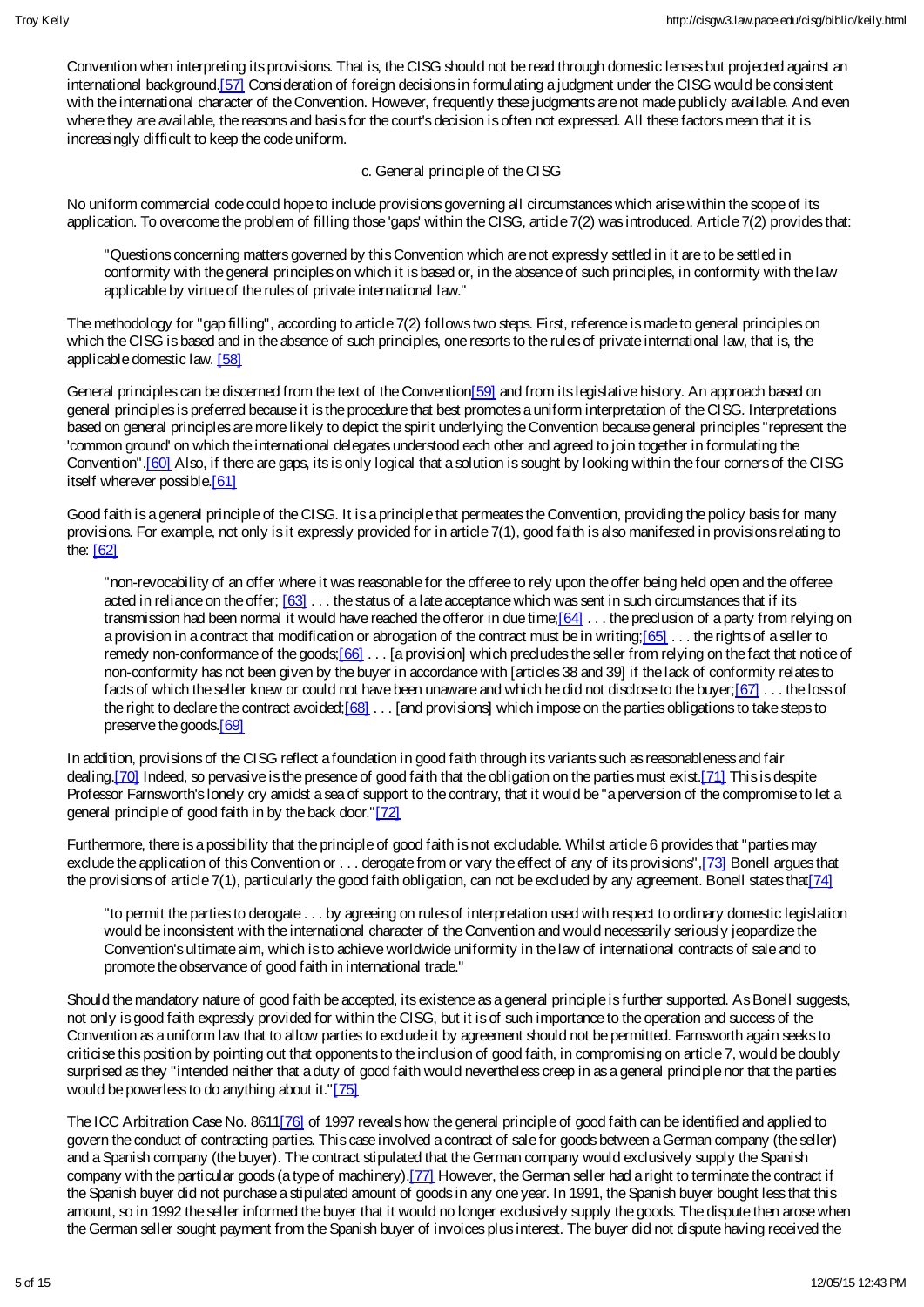specified goods, but claimed a right to set-off any damages due to the seller's supply of defective goods[78] and refusal to take the goods back or supply the buyer with the required replacement parts.

The buyer had urged the seller to deliver the replacement parts several times.[79] The seller agreed it had an obligation to supply replacement parts for the delivered goods, and stated it would have so delivered had the buyer paid for the outstanding invoices. However, the Tribunal dismissed this claim as the failure to deliver the replacement parts appeared before the buyer was in arrears of payment. The Tribunal then made reference to article 433 of the German Civil Code which provides that the producer of machines 80] has an obligation to supply replacement parts for a limited time, even if no special agreement exists. This obligation arises in most cases from the principle of good faith according to article 242 of the German Civil Code.[81] Article 433 of the German Civil Code was distinguished from article 7(1) of the CISG, the Tribunal noting that as article 7(1) concerns only the interpretation of the Convention, no collateral obligation may be derived from the 'promotion of good faith'.[82]

Despite this finding however, the Tribunal still found in favor of the buyer as if the case had been determined under article 433 of the German Civil Code. By relying on provisions of the CISG, other than article 7(1), as well as general principles of the Convention,[83] the Tribunal held that the seller had breached its obligation to supply replacement parts. In reaching this conclusion, the Tribunal noted that:

"regarding the relationship between the parties, a prompt delivery of replacement parts had become normal practice as defined by Art. 9(1) of the CISG by which the [seller] was bound. In accordance with Art. 33(c) of the CISG, the seller has to deliver the goods within a reasonable time after the conclusion of the contract. From Art. 7(2) it can be derived that the obligation to deliver subsequent replacement parts would have to be fulfilled within a reasonable time after receiving the buyer's order."[84]

A comparison was made between article 7(1) of the CISG which the court felt imposed no collateral obligation to act in good faith, and the German Civil Code which does. The court noted that under the German Civil Code, the seller would have an obligation to supply replacement parts to the buyer, but because of the limited nature of article 7(1) of the CISG no corresponding obligation would apply. However, the court still found that the seller had breached its obligation to supply replacement parts to the buyer. The court's decision was based on the fact that delivery of replacement parts had become normal practice between the parties[85] and that article 33(c) of the CISG provided for delivery of goods within a reasonable time. From these provisions, the court derived the general principle that replacement parts should be delivered within a reasonable time. As noted above, reasonableness is considered a variant of good faith within the CISG. Furthermore, the decision reached using general principles of the Convention was the same as that which would have been found under the German Civil Code which expressly provides for good faith as a general requirement.

A further example is seen in Arbitral Award SCH-4318 delivered in Vienna on June 15 1994.[86] There the court determined that the principle of estoppel[87] "represents a special application of the general principle of good faith and without doubt is seen as one of the general principles on which the Convention is based."[88] In that case, goods delivered by an Austrian Seller to a German buyer were defective in quality. The seller refused to pay damages on the basis that the buyer did not give timely notice of the defect as required under the CISG. However, the court determined that the seller was estopped from raising the defence of untimely notice as the seller's conduct had led the buyer to believe that the seller would not raise this defence. By pursuing negotiations so as to seemingly reach a settlement agreement and by continuing to ask the buyer for information regarding the status of its complaint, the court effectively determined that it would not be in good faith to allow a defence of untimely notice.

#### d. General principles outside the CISG

Article 7(2) of the CISG clearly provides that only general principles on which the CISG are based are to be considered in filling gaps. Despite this clear limitation, some authority asserts that recourse can and should be made to general principles outside the Convention. Should this argument succeed, a positive obligation to act in good faith may bind parties to the international sale of goods, as good faith is a recognised principle of lex mercatoria [89] and is also provided for in the UNIDROIT principles.[90]

The CISG requires a connection between the CISG and any general principles sought to be used before a party may seek to rely on them. This limitation is necessary to prevent the arbitrary use of general principles which would undermine a uniform interpretation of the Convention. As the provision of a uniform law was a primary objective of the Convention drafters, this limitation would appear justified and necessary. However, this limitation also frustrates the development of the CISG. International conventions, unlike domestic legislation, lack a mechanism for change. For example, the CISG makes no provision for a legislative or editorial body with the authority to amend and add to the Convention so as to remedy deficiencies, or in response to developments in the legal systems of the world. Further, there is no authoritative judicial body which may give binding determinations as to the law. Indeed, the debate on the true position of good faith would be well served if an authoritative court or tribunal was empowered to give a judgment binding, or at least of authoritative persuasion, to all tribunals and courts around the world dealing with the CISG. This approach would certainly enhance a uniform interpretation. But these mechanisms are not available, and nor is it foreseeable that countries jealously guarding their sovereignty would acquiesce to the provision of legislative and judicial institutions to regulate the CISG.

Is the CISG therefore, confined to its historical vacuum, unable to adapt to the changing world around it? Should recourse to general principles of law found outside the CISG be allowed, this need not necessarily be the case. Ulrich Magnus argues that general principles found outside the Convention should generally be excluded, but an exception should be made for general principles "which are internationally coordinated and actually find general acceptance."[91] Whilst the CISG may not have initially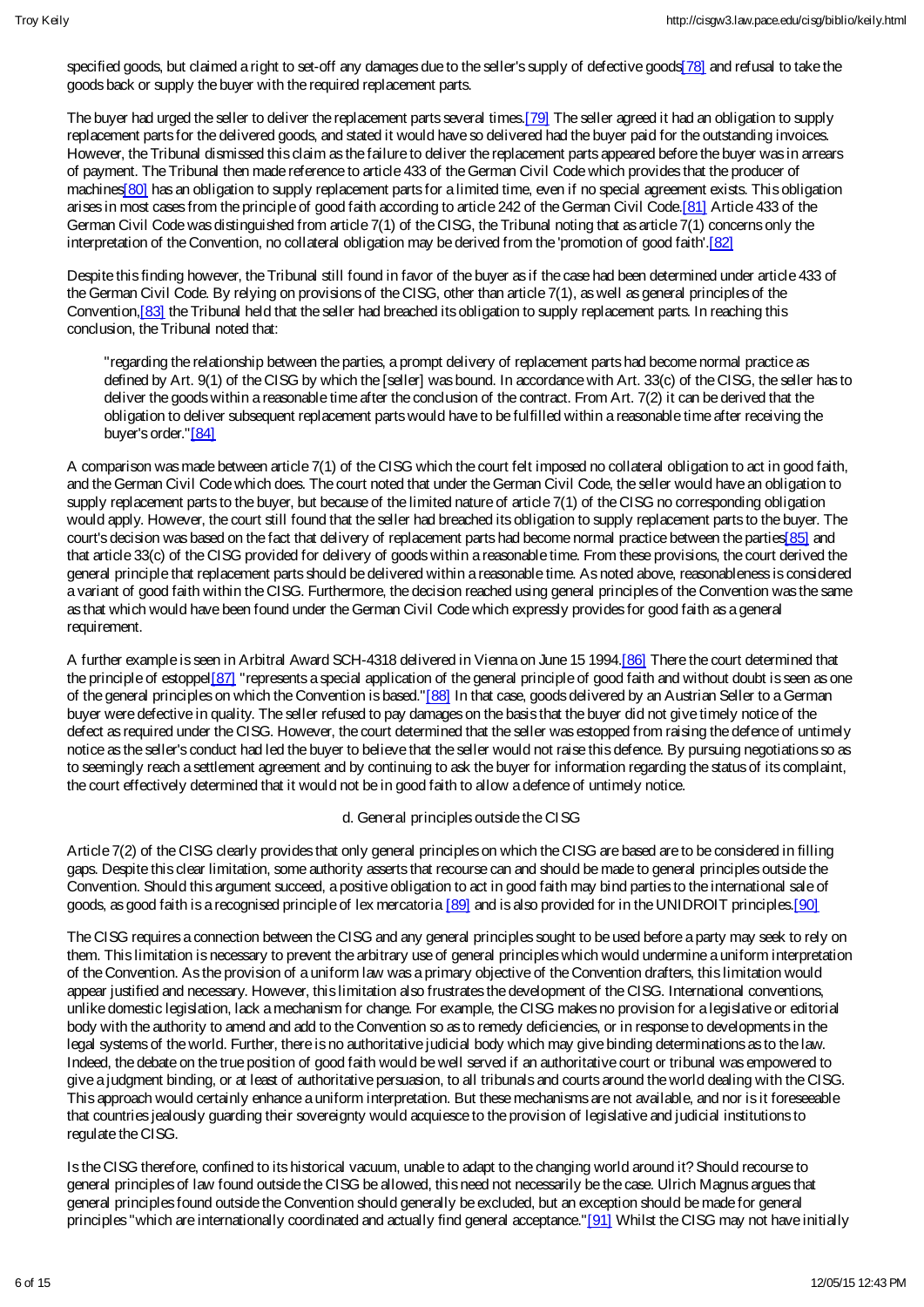been based on such principles, such a development should not beimpeded in order to prevent petrifying this uniform law.

This issue has particular pertinence to the position of good faith within the CISG. As already indicated, the role and scope of good faith is subject to varying opinions. The foundation of this disagreement is located in the disparate approaches to good faith espoused by the common law and civil law representatives respectively, during the Conventions which formulated the final text of the CISG. Reflecting the law as it stood in their domestic jurisdictions, delegates from common law systems were opposed to incorporating good faith into the Convention. However, the law in some of these common law countries has undergone fundamental changes. For example, due to the influence of equitable doctrines such as unconscionability, Australian common law is now better prepared to accept and recognise an obligation of good faith upon parties. The question thus arises as to whether the CISG should reflect this development?

Magnus would argue that the CISG should indeed reflect this development, subject to the proviso that the general principles which develop are truly "internationally accepted". This question can be examined in light of the UNIDROIT principles and the apparent conversion in some common law countries to a position supportive of good faith in contractual relations.

#### (1) UNIDROIT Principles of International Commercial Contracts

Magnus is of the opinion that the UNIDROIT principles should be utilised as additional general principles of the CISG.[92] The UNIDROIT principles were developed on a broad comparative law basis, the final text representing features common to some of the world's legal systems.[93] The principles serve various functions, one such function being to act as a guideline for interpretation and filling gaps in international conventions. This intention alone however is insufficient reason for expanding the scope of application of the UNIDROIT principles to general principles of the CISG. Rather Magnus finds support for his position by referring to the extensive correspondence between the UNIDROIT principles, the provisions of the CISG and the general principles derived from within the CISG boundaries.<sup>[94]</sup> In addition, the approach adopted in developing the UNIDROIT principles reflects a body of law that is internationally accepted.

A further mechanism to introduce the UNIDROIT principles and lex mercatoria generally, is found in article 6 of the CISG. As already noted, article 6 embodies the rule of "party autonomy", allowing parties to exclude, derogate or vary the application and effect of the Convention provisions. The recognition of party autonomy indicates that the CISG does not necessarily seek to "compete with the lex mercatoria, but rather that the two bodies of law are complementary".[95] Utilising article 6 therefore, parties may supplement the CISG or fill gaps that remain by reference to usages included in the lex mercatoria,[96] such as the observance of good faith.

Returning specifically to UNIDROIT, if it is accepted that these principles provide an additional source for general principles of the CISG, the question remains as to what consequence this has regarding the position of good faith. As noted, the provisions of the UNIDROIT principles and the CISG are very similar. This is in part due to the fact that the UNIDROIT principles were modelled on the CISG and many of the individuals who produced the CISG also produced the UNIDROIT principles.[97]

Article 1.7(1) supports the imposition of a positive obligation of good faith on contracting parties. It provides that "each party must act in accordance with good faith and fair dealing in international trade."[98] Bonell states that the only difference between article 1.7 of the UNIDROIT principles and article 7 of the CISG relates to the wording rather than the substantive content of the obligation.[99] In so arguing, reliance on the UNIDROIT principles reaffirms support for the positive obligation of good faith. It should be remembered however, that the persuasive weight of this position is contingent on the rather flimsy suggestion that the UNIDROIT principles can provide a source of general principles to be used in interpreting the provisions of the CISG.[100] Furthermore, despite Bonell's respected opinion to the contrary, it seems clearly evident that good faith under the UNIDROIT principles goes well beyond the CISG, to expressly impose an obligation of good faith on contracting parties.

However, the existence of the UNIDROIT principles assists in demonstrating that good faith is a principle of law located in different legal systems and that it is a shared value in international trade.[101] This is now also increasingly true for countries with a common law tradition.

#### (2) Common law developments

Commentators describe the CISG as an autonomous instrument,[102] meaning it is capable of generating new rules and adapting to changing circumstances. In this regard, Magnus argues that the development of the CISG should not be restricted to the mechanisms outlined in article 7(2). Rather, the criterion by which Magnus would regulate the evolution of the CISG is whether a principle is truly internationally accepted.

When the CISG was drafted, good faith was generally treated with contrasting respect by civil law and common law legal systems. That is, there was no truly internationally accepted approach to good faith in contractual relations. However, this position has changed. Good faith is now increasingly being recognised by common law courts and writers, suggesting a position of international acceptance is now a realistic possibility.

Lord Mansfield in 1766 referred to good faith as "the governing principle... applicable to all contracts and dealings".[103] In terms of the approach taken by the common law to good faith, this decision represents the high watermark. However, the 19th and early 20th centuries witnessed a uniform reaction against this position.[104] Reasons include "the rise of legal positivism with its distaste for legal principles which contain broadly conceived ethical components and its almost frantic quest for legal certainty."[105] All these arguments were aired in the context of the debates preceding the formulation of the CISG. During this period, in which the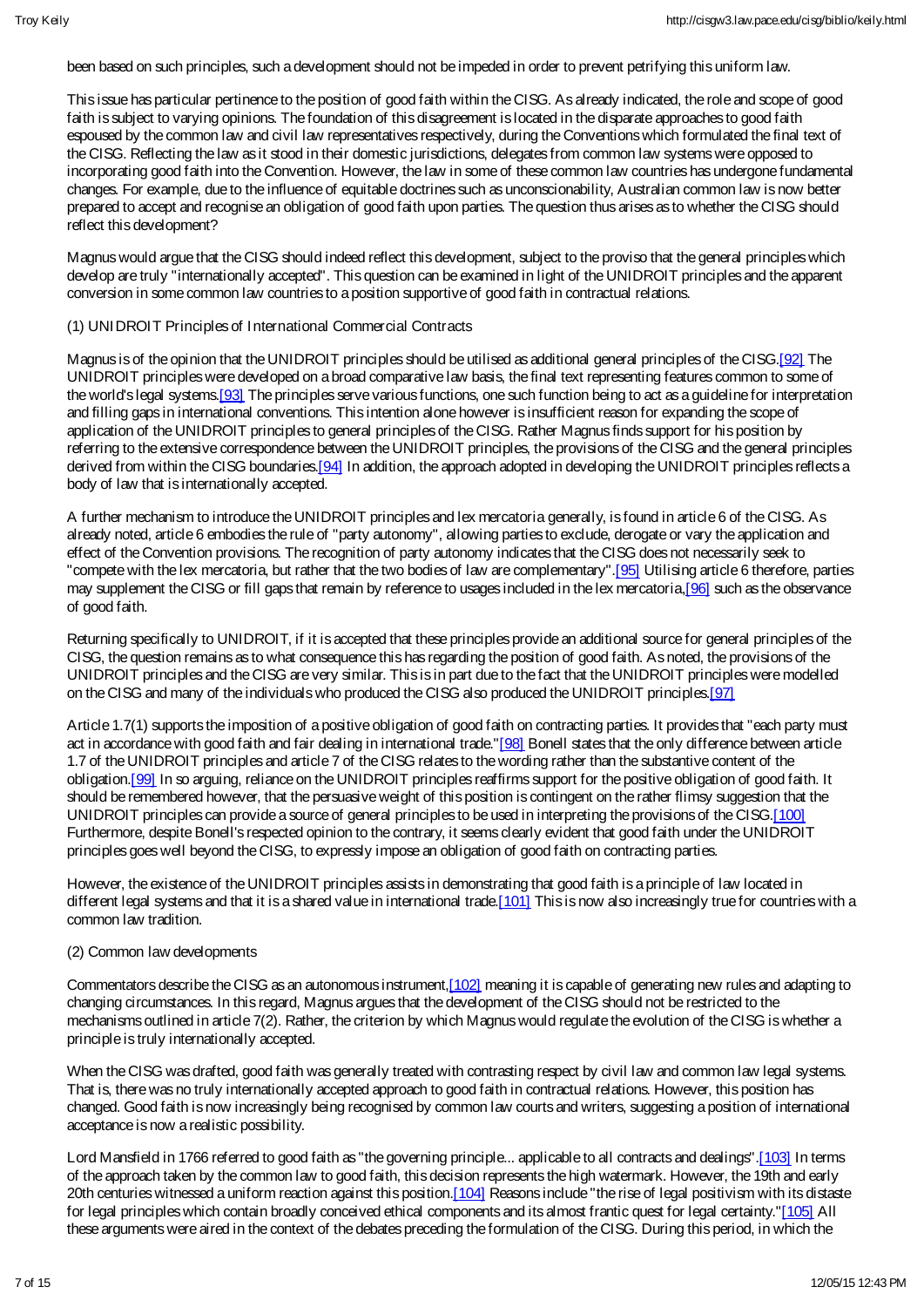common law sought the "right balance between fairness and justice on the one hand, and certainty and predictability on the other, the scales tipped strongly against fairness and in favor of predictability."[106]

Whilst the pendulum swayed strongly against the inclusion of a good faith obligation in contractual relations for the greater part of this century, circumstances indicate that the scales are again turning. In the United States the doctrine of good faith now finds general acceptance. Section 1 - 203 of the Uniform Commercial Code (UCC) provides that "[e]very contract of duty within this Act imposes an obligation of good faith in its performance or enforcement."[107] Furthermore, over fifty provisions of the UCC specifically mention good faith.[108] Likewise, the Restatement (2nd) of Contracts includes a provision stating that "every contract imposes on each party a duty of good faith and fair dealing in its performance and its enforcement."[109] In addition, in Canada, good faith has been described as "a vital norm in contract law"[110] and two Ontario Law Reform Commission studies have advocated rules on good faith.[111] In England however, good faith is "specifically not recognised, although in many cases application of particular rules would achieve the same result."[112]

The developments in North America have been replicated in Australia. In a 1992 case, Priestley JA concluded "that people generally, including judges and other lawyers, from all strands of the community, have grown used to the courts applying standards of fairness to contract which are wholly consistent with the existence in all contracts of a duty upon the parties of good faith and fair dealing in its performance."[113]

Mr Justice Priestley drew a parallel between the recognised obligation to exercise contractual powers reasonably and honestly and "the notions of good faith which are regarded in many civil law systems of Europe and in all States in the United States as necessarily implied in many kinds of contracts"[114] Priestley further noted that there are various indications, including the ratification by many countries of article 7(1) of the CISG, to support the proposition that good faith is recognised in contract law or at least that the time is fast approaching when such an idea may become orthodox.

Friedrich Juenger makes the interesting observation that the common law reluctance to openly adopt good faith as a governing contractual principle may well be based on terminology rather than substance.[115] The courts in Australia recognise the equitable doctrine of unconscionability.[116] Therefore, had article 7 of the CISG been phrased to prohibit parties to contracts for the international sale of goods from engaging in conduct that is 'unconscionable'[117], support from common law lawyers might have been more forthcoming; even though unconscionability "is but another variant of justice, the basic ingredient of good faith."[118]

Good faith is finding increasing favor across the common law world. The scenario is therefore set for the common law to declare the induction of a fundamental principle<sup>[119]</sup> whereby good faith is recognised as an obligation governing the conduct of parties to a contract. Such a principle would bring the common law into conformity with the law in civil jurisdictions and result in a principle that is truly internationally accepted. Accordingly, it would be appropriate for the CISG to recognise that this positive obligation exists. In light of the alternative arguments supporting the recognition within the CISG of an obligation of good faith that regulates the conduct of contracting parties, the recognition of this principle by both common law and civil law systems alike would tend to consummate its position within the fabric of the CISG.

## 6. Conclusions

Aristotle wrote that "the law is always a general statement, yet there are cases which it is not possible to cover in a general statement." [120] This was the jurisdiction of equity, being "a rectification of law where law is defective because of its generality."[121] Aristotle was warning against the rigid universal application of principles, arguing that all justice systems need balancing equitable principles to account for different individual circumstances. In civil law systems, the requirement of good faith tempered the rigid application of contractual principles. In common law countries however, the focus until recently was placed heavily on the importance of certainty and distaste for broadly conceived ethical components. To a degree, equity was able to remedy the strict application of contract law, with doctrines similar to good faith such as unconscionability. However, the claim is being made in common law countries that equity today "has no exclusive proprietorship of 'good faith'."[122] Case law and commentary suggests that the common law scales are presently tilting in favor of also recognising good faith as an obligation governing the conduct of parties.

Should this occur, good faith will become a principle recognised internationally. This position is consistent with the inclusion of good faith obligations in the lex mercatoria and the UNIDROIT principles. The concern of this paper was the degree to which the CISG recognised good faith. Does good faith operate in the CISG as a balancing equitable principle in the manner suggested by Aristotle?

As discussed, opinions on this question vary. The recognition of good faith as a positive obligation does find support within the CISG. Eminent authors such as Bonell and Schlectriem hold that article 7(1) of the CISG embodies an obligation of good faith as a general requirement. Beyond this position, it is an irrefutable fact that good faith, in its various manifestations, permeates the body and spirit of the CISG. That is, good faith is a general principle of the CISG, and as such can be utilised by virtue of the article 7(2) procedure.

Alternatively, a narrow, literal interpretation of article 7(1) of the CISG, and consideration of its legislative history, favors the use of good faith by judges and arbitrators merely as an instrument of interpretation. Whilst the consequences of this position may indirectly regulate party conduct against a good faith standard, no general obligation of good faith would exist under a narrow approach to article 7(1). However, not only does this stance offend the wisdom of Aristotle, it poses greater questions as to how the CISG should be interpreted in the future. A literal interpretation confining good faith to a criteria for interpretation is more in line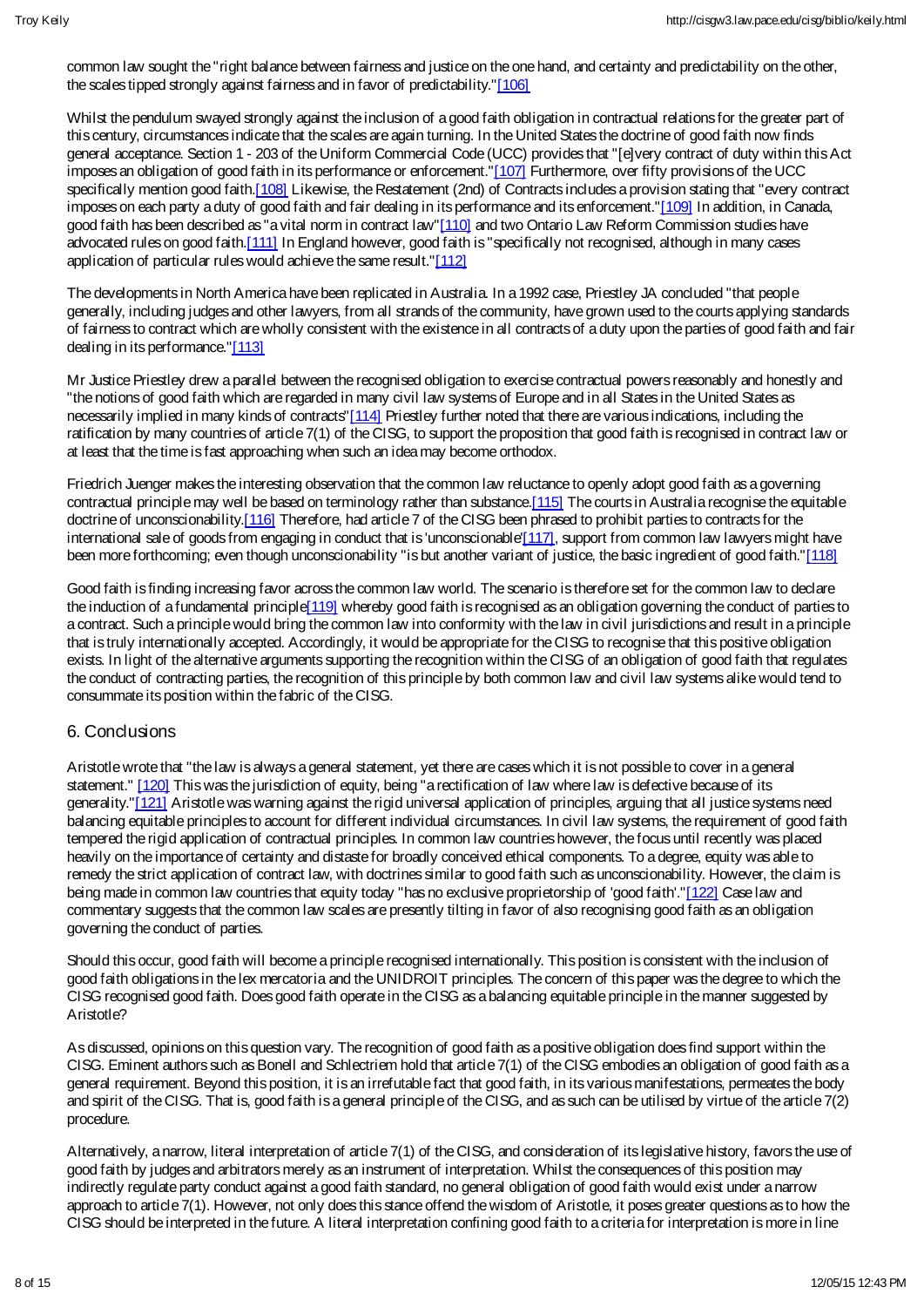with the traditional common law approach to statutory interpretation, an approach "geared to the concept of written law as an exception to the common law... [in which] statutes must be interpreted narrowly."[123] This approach is inappropriate when interpreting an international convention. Rather, the "provisions of the Convention must be flexible enough to be workable without formal amendment for a long period of time. The Convention, therefore, must be regarded as an autonomous system, capable of generating new rules."[124] If good faith truly is a principle recognised internationally, then the CISG should be allowed to reflect this development to its full extent. To suggest otherwise is to confine the CISG to its historical vacuum.

#### Bibliography

Aristotle., The Nocomatnean Ethics, trans. H. Rackham, Harvard University Press, Cambridge, Mass., 1926.

Beatson, J & Friedman, D. (eds)., Good Faith and Fault in Contract Law, 1995, Oxford University Press, Great Britain.

Berger, K.P., An International Restatement of Contract Law, 1993, Kluwer Law and Taxation Publishers, Deventer.

Bianca, C.M. & Bonell, M.J. (eds)., Commentary on the International Sales Law: The 1980 Vienna Sales Convention, 1987, Giuffré, Milan.

Brennan, B., 'Commercial law and morality' Melb Uni L.R. 17 (1989) 100.

Bridge, Michael G., 'Does Anglo-Canadian contract law need a doctrine of good faith?' (1984) 9 Canadian Business Law Journal 385.

Carbonneau, Thomas E., (ed)., Lex Mercatoria and Arbitration, 1990, Transnational Juris Publications, Inc., New York.

Enderlein, Fritz & Maskow, Dietrich., International Sales Law, 1992, Oceana Publications Inc., New York.

Farnsworth, E. Allen., 'The Eason-Weinmann Colloquim on International and Comparative Law: Duties of good faith and fair dealing under the UNIDROIT Principles, relevant international conventions, and national laws', 3 Tul. J. Int'l & Comp. L. 47.

Ferrari, Franco., 'Uniform interpretation of the 1980 Uniform Sales Law', Pace University School of Law, http://www.cisg.law.pace.edu/cisg/biblio/franco.html

Finn, Paul., 'Commerce, the common law and morality', (1989) 17 Melb Uni L.R. 87.

Finn, Paul (ed)., Essays on Contract, 1987, The Law Book Company Limited, Sefton - NSW.

Gabriel, H., Practicioner's Guide to the Convention on Contracts for the International Sale of Goods (CISG) and the Uniform Commercial Code (UCC), 1994, Oceana Publications, Inc., USA.

Hellner, Jan., 'Gap-filling by analogy', CISG W3 database, Pace University School of Law, http://www.cisg.law.pace.edu/cisg/text /hellner.html

Hillman, Robert A., 'Cross-reference and editorial analysis: Article 7', CISG W3 database, Pace University School of Law, http://www.cisg.law.pace.edu/cisg/text/hillman.html

Hiscock, Mary E., 'The keeper of the flame: good faith and fair dealing in international trade', 29 Loyola of Los Angeles Law Review, 1059.

Honnold, John., Uniform Law for International Sales Under the 1980 United Nations Convention, (2nd ed), 1991, Kluwer Law and Taxation Publishers, Cambridge.

Juenger, Friedrich K., 'Listening to law Professors talk about good faith: some afterthoughts', 69 Tulane Law Review 1253.

Kessler, Friedrich & Fine, Edith., 'Culpa in contrahendo, bargaining in good faith, and freedom of contract: a comparative study', (1964) 77 Harvard Law Review 401.

Klein, John & Bachechi, Carla., 'Precontractual liability and the duty of good faith negotiation in international transactions', 17 Houston Journal of International Law 1.

Koneru, Phanesh., 'The international interpretation of the UN Convention on Contracts for the International Sale of Goods: an approach based on general principles', Pace University School of Law, http://www.cisg.lawpace.edu/cisg/biblio/koneru.html

Kritzer., International Contract Manual: Guides to Practical Applications, Kluwer.

Marsh, P. D. V., Comparative contract law: England, France, Germany, 1994, Gower Publishing, Great Britain.

Magnus, Ulrich., 'General Principle of UN-Sales Law', translated by Lisa Haberfellner, CISG W3 database, Pace University School of Law, http://www.cisg.law.pace.edu/cisg/text/magnus.html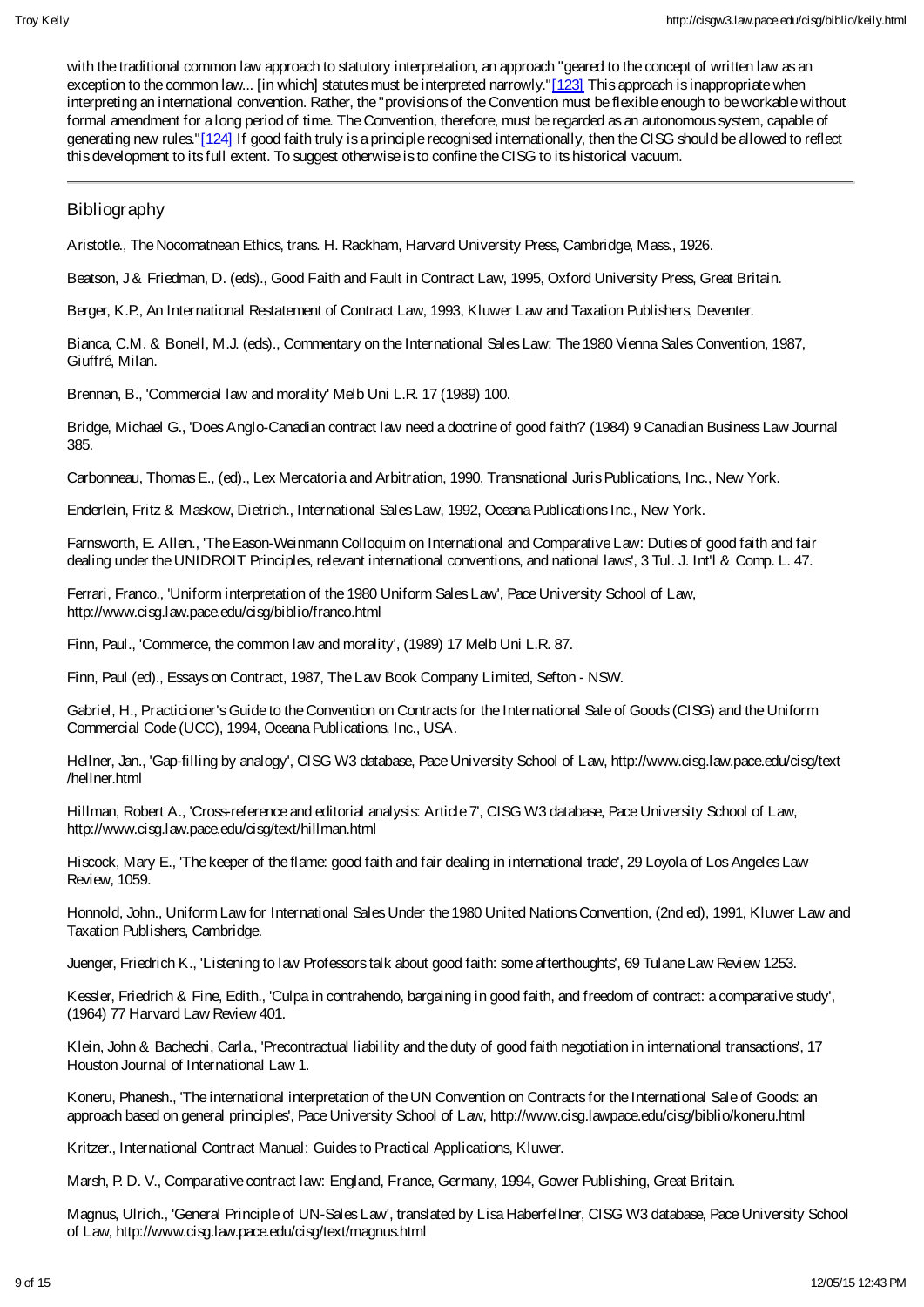Magnus, Ulrich., 'Remarks on good faith', CISG W3, PaceUniversity School of Law, http://www.cisg.law.pace.edu/cisg/principles /uni7.html

Newell, Douglas K., 'Will kindness kill contract?', (1995) 24 Hofstra L. Rev. 455.

Nicholas, Barry., 'The Vienna Convention on International Sales Law', (1980) 105 The Law Quarterly Review 201.

Perillo, Joseph M., 'UNIDROIT Principles of International Commercial Contracts: The black letter text and a review', 63 Fordham Law Review 281.

Povrzenic, Nives., 'Interpretation and gap-filling under the United Nations Convention on Contracts for the International Sale of goods', CISG W3 database, Pace University School of Law, http://www.cisg.law.pace.edu/cisg/biblio/gap-fill.html

Priestley, L. J., 'A guide to a comparison of Australian and Unites States contract law', (1989) 12 UNSW Law Journal 4.

Redfern, Alan & Hunter, Martin., International Commercial Arbitration, (2nd ed.) 1991, Sweet & Maxwell Limited, Great Britain.

Reiter, B. J., 'Good Faith in Contracts', (1983) 17 Val U.L. Rev. 705.

Satory, Beate., CISG W3 database, Pace University School of Law, http://cisgw3.law.pace.edu/cases/978611i1.html

Schlectriem, Peter., Einheitliches UK-Kaufrecht. Das Ubereinkommen der Vereinten Nationen uber internationale Warenkaufvertrage - Darstellung und Texte [Uniform UN Sales Law. The CISG: Description and Tests], 1981, Mohr, Tubingen.1

Secretariat Commentary on the CISG; CISG W3 database, Pace University School of Law, http://www.cisg.law.pace.edu/cisg/text /secomm/secomm-07.html

Winship, P., "Commentary on Professor Kastely's rhetorical analysis", (1988) 3 Northwestern Journal of International Law and Business 623.

#### FOOTNOTES

1. 'Ode to the Philistines' by George Essex Evans, quoted by G. Brennan in 'Commercial law and morality' Melb Uni L.R. 17 (1989) 100 at 100-101.

2. Section 242 German Civil Code: The debtor is bound to perform according to the requirements of good faith, ordinary usage being taken into consideration. Note also s.157 which provides that: Contracts shall be interpreted according to the requirements of good faith, ordinary usage being taken into consideration.

3. Banque Financiere de la Cité S.A. v. Westgate Insurance Co. Ltd (unreported, Court of Appeal of England, 28 July 1988).

4. 1898 App. Cas. 1, at 46 (P.C. 1897).

5. In addition to delegates representing legal systems based on Islamic law and Communist doctrine.

6. E. Allan Farnsworth., 'The Eason-Weinmann Colloquim on International and Comparative Law: Duties of good faith and fair dealing under the UNIDROIT Principles, relevant international conventions, and national laws', 3 Tul. J. Int'l & Comp. L. 47 at 55.

7. Ibid., pp.59-61.

8. H. K. Lücke., "Good Faith and Contractual Performance", in P. Finn (ed)., Essays on Contract, 1987, The Law Book Company Limited, Sydney, p.160.

9. Aristotle., The Nocomatnean Ethics, trans. H. Rackham, Harvard University Press, Cambridge, Mass., 1926, p.315.

10. Lücke., op. cit., p.162.

11. Article 16(2)(b) of the CISG.

12. Article 19(2) of the CISG.

13. Secretariat Commentary on the CISG; CISG W3 database, Pace University School of Law, http://www.cisg.law.pace.edu /cisg/text/secomm/secomm-07.html

14. See discussion below on general principles of the CISG for further examples.

15. Jan Hellner., 'Gap-filling by analogy', CISG W3 database, Pace University School of Law, http://www.cisg.law.pace.edu /cisg/text/hellner.html

16. Nives Povrzenic., 'Interpretation and gap-filling under the United Nations Convention on Contracts for the International Sale of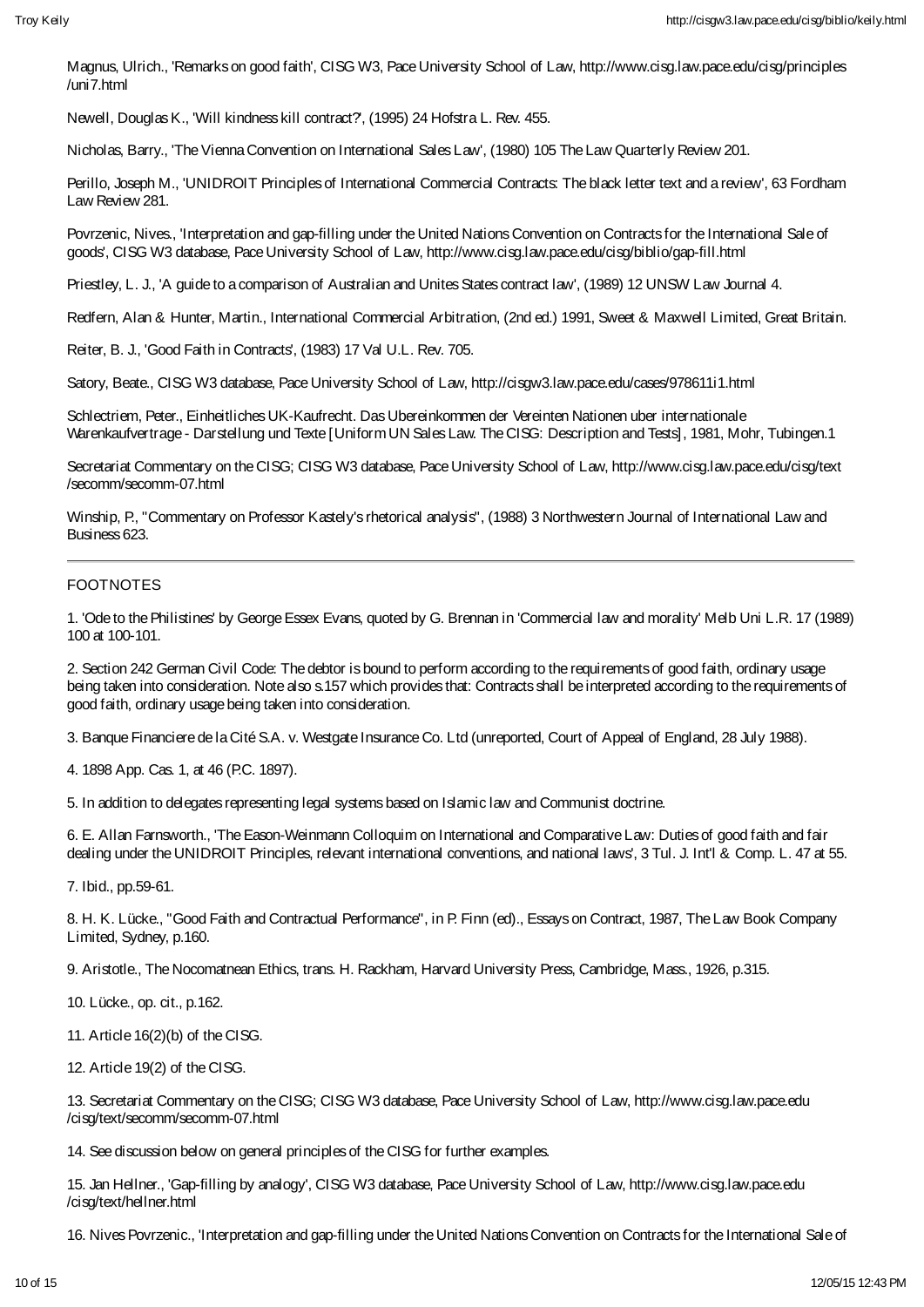goods', CISG W3 database, Pace University School of Law, http://www.cisg.law.pace.edu/cisg/biblio/gap-fill.html : "Asan example, many common law judges are more inclined to stick to a plain meaning and grammatical structure of a text, while civil law colleagues are apt to give greater recourse to preparatory materials and the legal history of a statute."

17. Phanesh Koneru., 'The international interpretation of the UN Convention on Contracts for the International Sale of Goods: an approach based on general principles', Pace University School of Law, http://www.cisg.law.pace.edu/cisg/biblio/koneru.html

18. Id.

19. The removal of legal barriers and the adoption of uniform rules so as to promote international trade is an express aim of the CISG contained in its the preamble.

20. Nives Povrzenic.,loc. cit.

21. This is not to suggest that the approach to good faith within the common law world was completely homogenous. For example, a Canadian proposal regarding Article 6 suggested that parties be prohibited from excluding an obligation of good faith but that parties could agree to the standard by which the performance of a good faith could be measured. This proposal was ultimately rejected. See: Pace University School of Law, http.cisg.law.pace.edu/cisg/1stcommitee/summaries6.html & http://joe.law.pace.edu.cisg.text.colloquy7/html

22. Eörsi in Kritzer., International Contract Manual: Guides to Practical Applications, Kluwer, p.69.

23. Koneru., loc. cit.; Kritzer., Ibid., p.70.

24. Povrzenic., cit.

25. Mary E. Hiscock., 'The keeper of the flame: good faith and fair dealing in international trade', 29 Loyola of Los Angeles Law Review, 1059 at 1061.

26. Friedrich Kessler & Edith Fine., 'Culpa in contrahendo, bargaining in good faith, and freedom of contract: a comparative study', (1964) 77 Harvard Law Review 401 at 409.

27. Kritzer., op. cit., p.70.

28. Friedrich K Juenger., 'Listening to law Professors talk about good faith: some afterthoughts', 69 Tulane Law Review 1253 at 1255.

29. Lücke., op. cit., p.160.

30. Kessler & Fine.,loc. cit., quoting Michael G. Bridge, 'Does Anglo-Canadian contract law need a doctrine of good faith?' (1984) 9 Canadian Business Law Journal 385 at 407.

31. Povzenic., loc. cit.

32. Kritzer., loc. cit.; Koneru., loc. loc. cit.; John Klein & Carla Bachechi., 'Precontractual liability and the duty of good faith negotiation in international transactions', 17 Houston Journal of International Law 1 at 20.

33. Klein & Bachechi., Id., quoting the Draft Convention on Contracts for the International Sale of Goods. sic

34. Id. sic

35. Id.

36. Franco Ferrari., 'Uniform interpretation of the 1980 Uniform Sales Law', Pace University School of Law, http://www.cisg.law.pace.edu/cisg/biblio/franco.html

37. Carter v. Boehm 97 Eng. Rep. 1022, where Lord Mansfield said the principle of good faith was "applicable to all contracts and dealings", at 1164.

38. 98 Eng. Rep. 1012.

39. Ibid., at 1017.

40. Lord Mansfield said it was of greater importance that the rule should be certain, one way or another. Vilus made the related observation, that "[a]fter the representatives of the civil law countries have understood that any insisting on their version was useless, they suggested that the referring to the principle of good faith should be omitted from the text. It is a pity that they did not succeed in that. Instead, an unlucky combination has been adopted, an inconvenient compromise" : Vilus., 'Common law institutions in the UN Sales Convention', Estudios in Homenaje Joge Barrera Graf, Vol.11 (Mexico: Universiaded Mac. Aut. de Mexico, 1989) pp.1438 - 1440 in Kritzer., op. cit., p.70. Mansfield may well have suggested that the drafters of the CISG would be better to completely omit any reference to good faith in the CISG or expressly exclude its relevance, rather than agree to an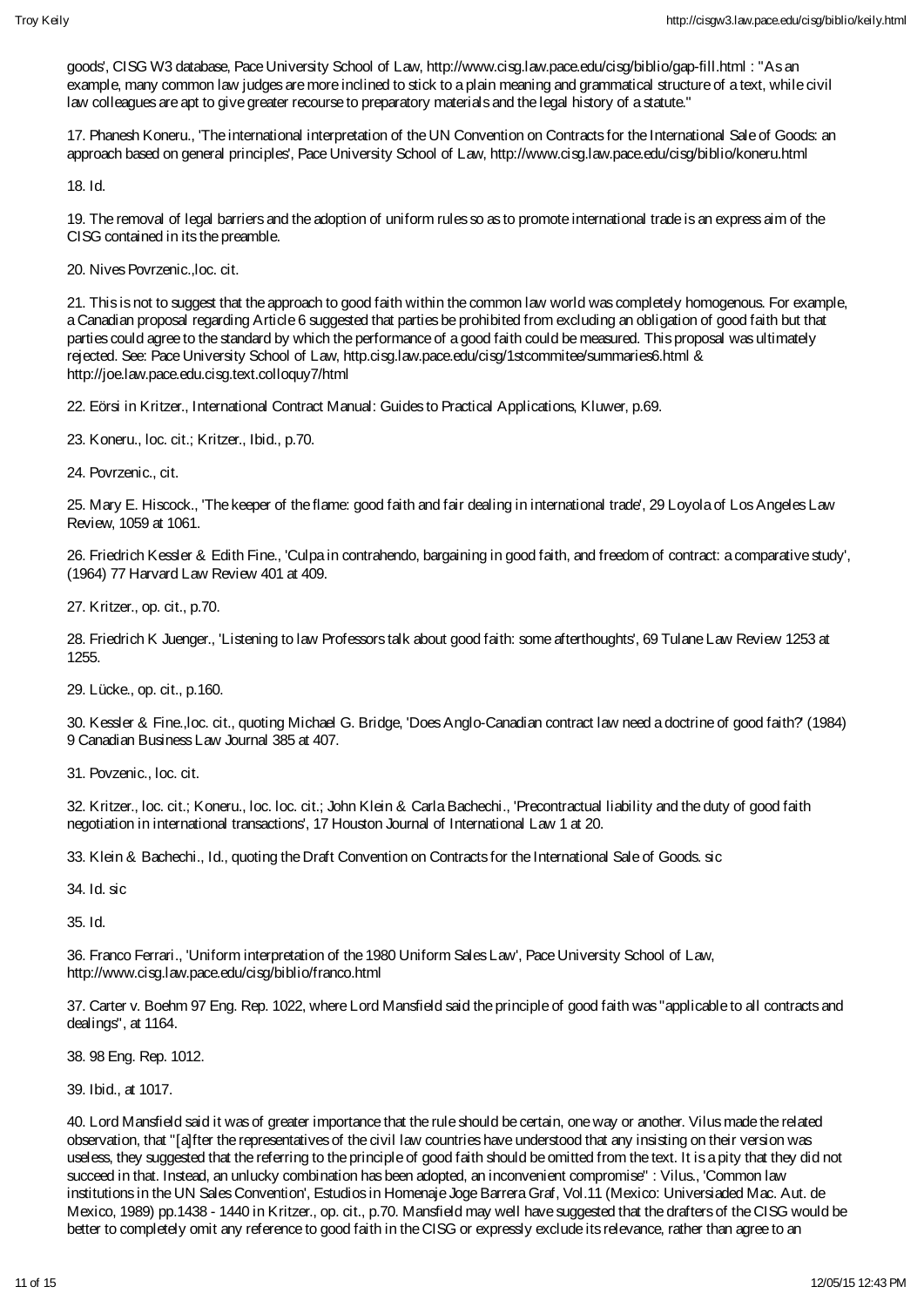uncertain compromise.

41. I shall discuss below whether a plain, literal reading of the CISG or any international convention is appropriate.

42. ICC Arbitration Case No. 8611 of 1997. Case text translated by Beate Satory., CISG W3 database, Pace University School of Law, http://cisgw3.law.pace.edu/cases/978611i1.html - Note however, that the court proceeded to find an obligation of good faith elsewhere in the CISG, see below.

43. Although the distinction is academic, there is even conjecture as to whether the emphasis is on 'observing good faith' and 'promoting the observance of good faith'. That is, should article 7(1) read: "in the interpretation of the convention... regard is to be had... to the observance of good faith in international trade", or should it read: "in the interpretation of the convention... regard is to be had to... the need to promote... the observance of good faith in international trade". See Koneru., loc. cit.

44. Id.

45. Also see Fritz Enderlein & Dietrich Maskow, International Sales Law, 1992, Oceana Publications Inc., New York, p.54.

46. . Oberlandesgericht (Provincial Court of Appeal) München, case number 7 U 1720/94. Decided on 8 February 1995. Case law on UNCITRAL texts (CLOUT), abstract no. 133. Reproduced at http:/cisgw3.law.pace.edu/cases950208g1.html

47. As required under article 26 CISG: A declaration of avoidance of the contract is effective only if made by notice to the other party.

48. Povrzenic., loc. cit.

49. Id.

50.

l. M.J. Bonell in C.M Bianca & M.J. Bonell (eds)., Commentary on the International Sales Law: The 1980 Vienna Sales Convention, 1987, Giuffré, Milan, p.84.

51. Peter Schlectriem., Einheitliches UK-Kaufrecht. Das Ubereinkommen der Vereinten Nationen uber internationale Warenkaufvertrage - Darstellung und Texte [Uniform UN Sales Law. The CISG: Description and Tests], 1981, Mohr, Tubingen, p.25.

52. Enderlein & Maskow., op. cit., p.55; P. Winship., "Commentary on Professor Kastely's rhetorical analysis", Northwestern Journal of International Law and Business, 3 (1988) 623 at 635.

53. Case number 93/3275. Cour d'appel (Appeal Court), Grenoble, France. Decided on 22 February 1995. Case law on UNCITRAL texts (CLOUT), abstract no. 154. Reproduced at http://cisgw3.law.pace.edu/cases/950222f1.html

54. Id.

55. Id.

56. Note, the court finding may also have been based upon good faith as a general principle of the CISG. As the full judgment is not available, it is difficult to say which approach the court has taken.

57. Ferrari., loc. cit.

58. Note that some authors support the settlement of unsolved questions by analogical application of specific provisions before proceeding to general principles or rules of private international law. See Ferrari., loc. cit.

59. U. Magnus argues that general principle can be derived from the text of the CISG in four ways: 1) some provision explicitly claim their applicable to the entire convention; 2) some general principles can be derived by analogy; 3) some provision include principles subject to generalisation; & 4) the overall context may show that a certain basic rule is implicitly assumed. See Ulrich Magnus., 'General Principle of UN-Sales Law', translated by Lisa Haberfellner, CISG W3 database, Pace University School of Law, http://www.cisg.law.pace.edu/cisg/biblio/magnus.html

60. Koneru., loc. cit.

61. Ferrari., loc. cit.; See also Robert A. Hillman., 'Cross-reference and editorial analysis: Article 7', CISG W3 database, Pace University School of Law, http://www.cisg.law.pace.edu/cisg/text/hillman.html

62. Secretariat Commentary on the CISG; CISG W3 database, Pace University School of Law, http://www.cisg.law.pace.edu /cisg/text/secomm/secomm-07.html

63. Article 16(2)(b) of the CISG.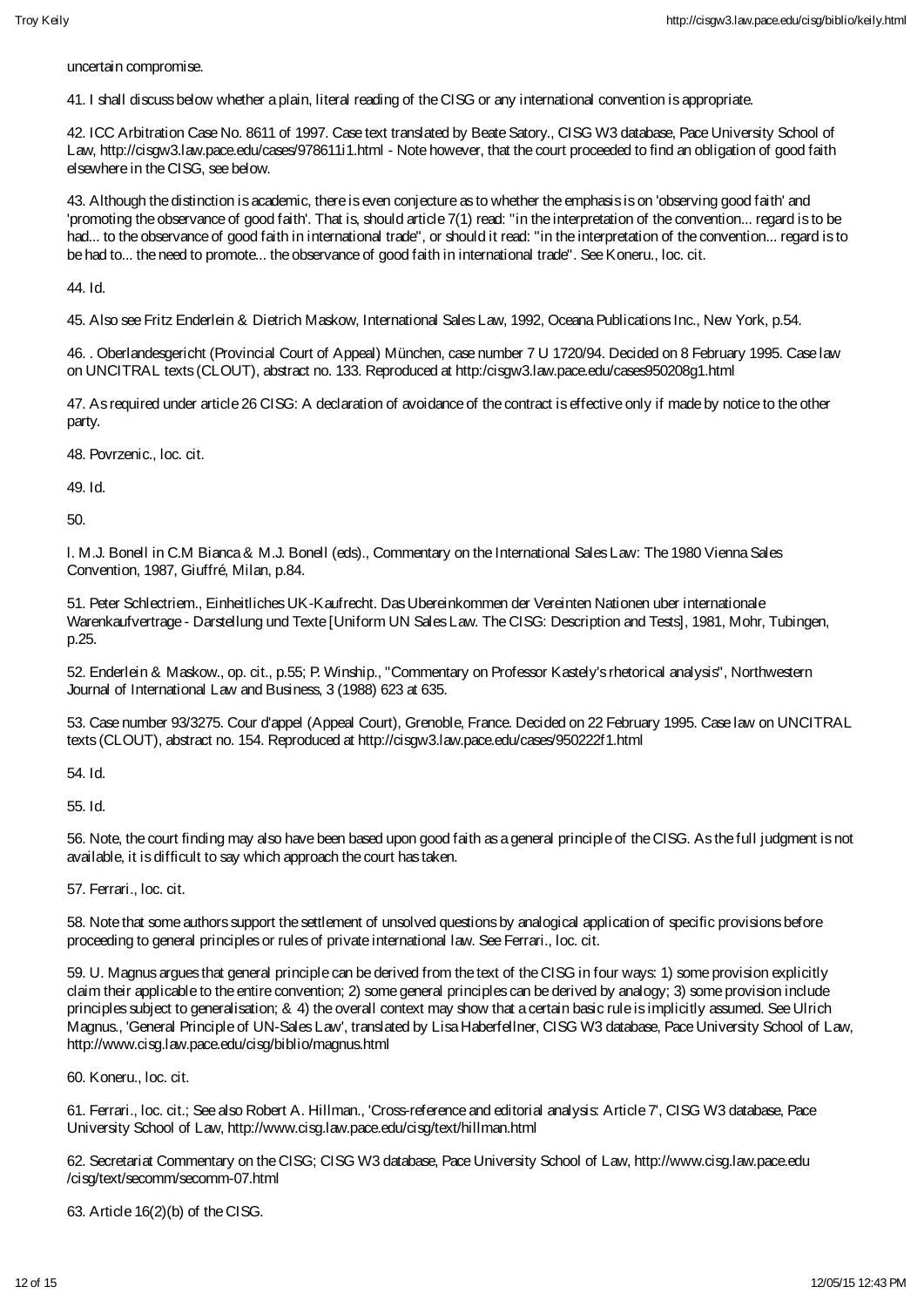64. Article 21(2) of the CISG.

65. Article 29(2) of the CISG.

66. Articles 37 & 38 of the CISG.

67. Article 40 of the CISG.

68. Articles 49(2), 64(2) & 82 of the CISG.

69. Articles 85 to 88 of the CISG.

70. See articles 16(2)(b) [reasonable reliance]; 18(2), 33(c), 39(1), 43(1), 46(2), 46(3), 47(1), 48(2), 49(2), 63(1), 64(2)(b), 65(1), 65(2), 73(2), 75, 79(4) [reasonable time]; 34, 37, 86(2) [unreasonable inconvenience or expense]; 88(1) [unreasonable delay]; 76(2) [reasonable substitute]; 75 [reasonable manner]; 79(1) [reasonable expectations]; 85 [reasonable steps]; 88(2) [reasonable measures to sell]; 72 [reasonable time for notice]; 35(2)(b) [unreasonable reliance]; 38(3) [reasonable opportunity for examination]; 88(2) [unreasonable expense]; 8(2), 25 [reasonable person]; 48(1) [unreasonable delay, inconvenience or expense]; 44 [reasonable excuse]; 72(2), 88(1) [reasonable notice]; 77, 86(1) [reasonable steps in the circumstances]; 85, 86(1), 87, 88(2) 88(3) [reasonable expense]. See Koneru., loc. cit.

71. Id.

72. Farnsworth., 'Eason-Weinmann Colloquim', op. cit., p.56. The compromise he refers to being that made between those who wanted good faith as a general obligation in the CISG and those who wanted no reference to good faith at all.

73. Article 6 of the CISG.

74. Bonell in Bianca & Bonell., op. cit. p.96, sic. Note, Bonell's position found support in a Canadian proposal to prohibit the ability of parties to exclude the obligation of good faith, see footnote 21 above.

75. Farnsworth., 'Eason-Weinmann Colloquim', op. cit., p.62.

76. ICC Arbitration Case No. 8611 of 1997. Case text translated by Beate Satory., CISG W3 database, Pace University School of Law, http://cisgw3.law.pace.edu/cases978611i1.html

77. The translated text does not identify the type of goods, nor does it state the exact names of the parties other than their nationality.

78. The seller's claim regarding the supply of defective goods failed as the buyer neither alleged nor proved a reasonable excuse for the omission of the required notice as required under article 44 of the CISG.

79. The Tribunal made particular reference to a letter dated 16 July 1991 in which the buyer repeated its request for delivery of the parts and further explained the damage being caused to the buyer as a result of the sellers non-compliance, the buyer being unable to fulfil its own orders to customers.

80. In addition to producers of series-produced automobiles and technical equipment.

81. See fn.2. In a few cases this obligation also arises according to article 26(2) of the Law governing Competition Limitation.

82. The Tribunal did however acknowledge academic authority to the contrary.

83. Article 7(2) CISG.

84. ICC Arbitration Case No. 8611 of 1997. Case text translated by Beate Satory., CISG W3 database, Pace University School of Law, http://cisgw3.law.pace.edu/cases/978611i1.html

- 85. See article 9(1) of the CISG.
- 86. Austria 15 June 1994 Vienna Arbitration proceeding SCH-4318.
- 87. Or the prohibition of venire contra factum proprium.
- 88. Koneru., loc. cit.

89. K.P. Berger, An International Restatement of Contract Law, 1993, Kluwer Law and Taxation Publishers, Deventer, p.544.

90. UNIDROIT Principles of International Commercial Contracts 1994, Rome. The UNIDROIT principles provide the most accessible and accurate statement of law with regard to lex mercatoria. It should be noted, however, that they are only one interpretation and don't purport to be exhaustive.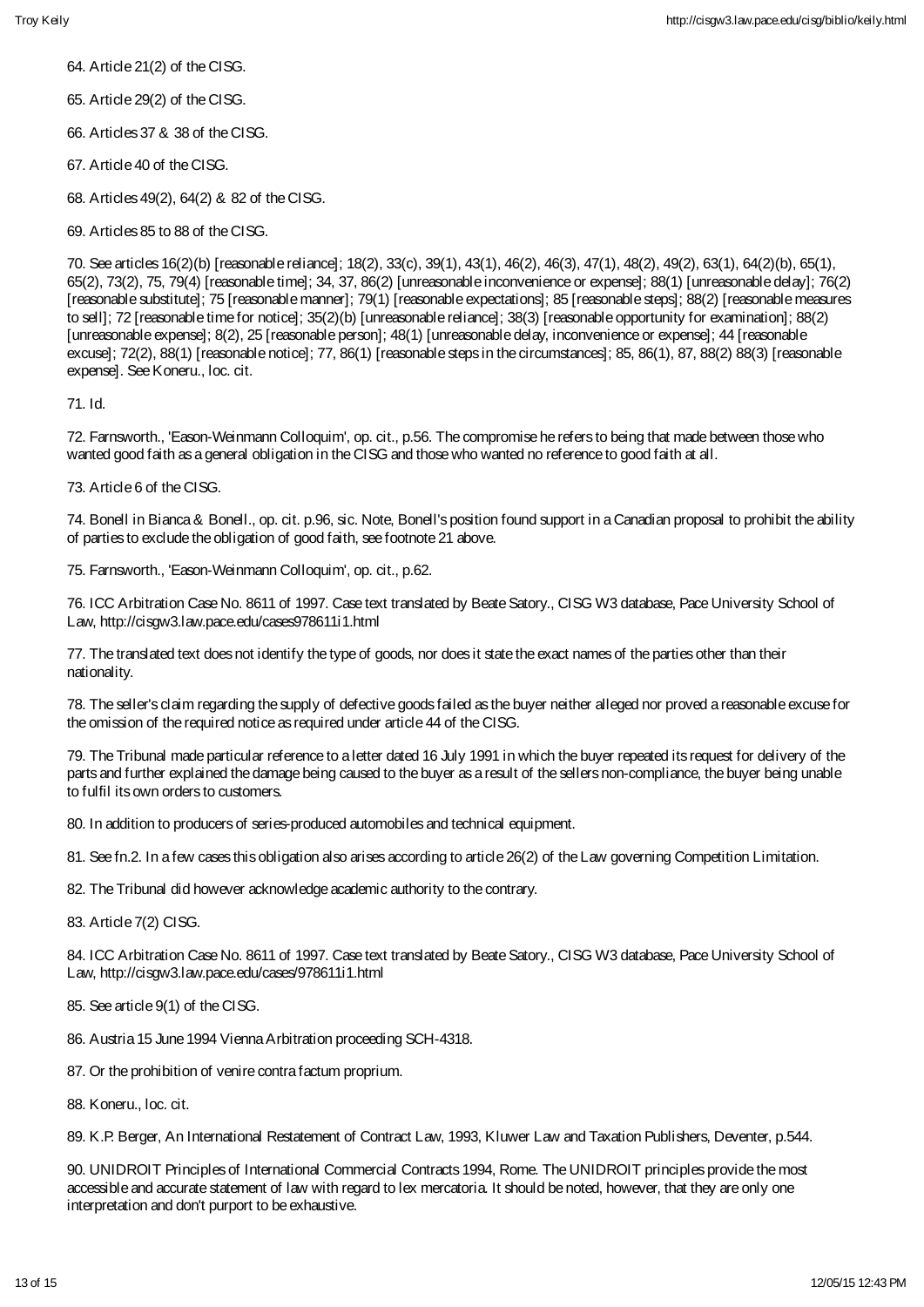91. Magnus., loc. cit.

92. Id.

93. Id.

94. Id.

95. Bernard Audit., "The Vienna Sales Convention and the Lex Mercatoria", in Thomas E. Carbonneau (ed)., Lex Mercatoria and Arbitration, 1990, Transnational Juris Publications, Inc., New York, p.141.

96. Id.

97. Joseph M. Perillo., 'UNIDROIT Principles of International Commercial Contracts: The black letter text and a review', 63 Fordham Law Review 281 at 282.

98. Art 1.7(1) of the UNIDROIT Principles. Note Art 1.7(2) provides that parties may not exclude or limit this duty. In addition, there are several articles which incorporate concepts of good faith, see Farnsworth., 'Eason-Weinmann Colloquim', op. cit., p.49.

99. Bonell., op. cit., p.47.

100. Note: Authority also supports the view that good faith is a general principle of the CISG itself (see above). The theory expounded by Magnus would therefore only be necessary should Farnsworth's view be accepted that good faith is not a general principle of the CISG - an unlikely outcome.

101. Hiscock., op. cit., p.1061.

102. Ferrari., loc. cit.; Audit., op. cit., p.153.

103. Carter v. Boehm (1766) 3 Burr. 1905; 97 E.R. 1162.

104. Although Lücke argues that the reaction against the Mansfield position was stronger in England and Australia than in the United States, see Lücke., op. cit., p.157.

105. Id.

106. Id.

107. Note, the language of s.1 - 203 leaves open the issue of good faith and pre-contractual liability.

108. Farnsworth., 'Eason-Weinmann Colloquim', op. cit., p.52. For a comparison of the UCC and CISG, see H. Gabriel., Practicioner's Guide to the Convention on Contracts for the International Sale of Goods (CISG) and the Uniform Commercial Code (UCC), 1994, Oceana Publications, Inc., USA.

109. Section 205 of the Restatement (2nd) of Contracts. Note, both the UCC and Restatement only seek to collate the law on contracts, they are not binding.

110. B. J. Reiter., 'Good Faith in Contracts', (1983) 17 Val U.L. Rev. 705 at 707.

111. See E. Allen Farnsworth., 'Good Faith in Contract Performance', in J. Beatson & D. Friedman (eds)., Good Faith and Fault in Contract Law, 1995, Oxford University Press, Great Britain, p.158.

112. Hiscock., op. cit., p.1070.

113. Renard Constructions (ME) Pty v. Minister for Public Works (1992) 26 NSW LR 234 at 268. For a contrary position, see Gummow J in the Federal Court decision of Service Station Ass'n v. Berg Benett & Associates 45 F.C.R. 84 (NSW Dist. Reg. 1993). Gummow noted that: "there was no binding Australian authority which mandated that there be implied into every contract as a matter of law a term that each party to a contract will act in good faith and with fair dealings in its performance and enforcement: Hiscock., op. cit., pp.1065.

114. (1992) 26 NSW LR 234 at 263-264. Note also Justice Priestley's article in: L. J. Priestley., 'A guide to a comparison of Australian and Unites States contract law', (1989) 12 UNSW Law Journal 4.

115. Juenger., op. cit., p.1255.

116. Commonwealth Bank of Australia v. Amadio (1983) 151 CLR 447.

117. On this point, consider s.51AA of the Trade Practices Act 1974 (Cth) which prohibites corporations from engaging in unconscionable conduct in trade or commerce.